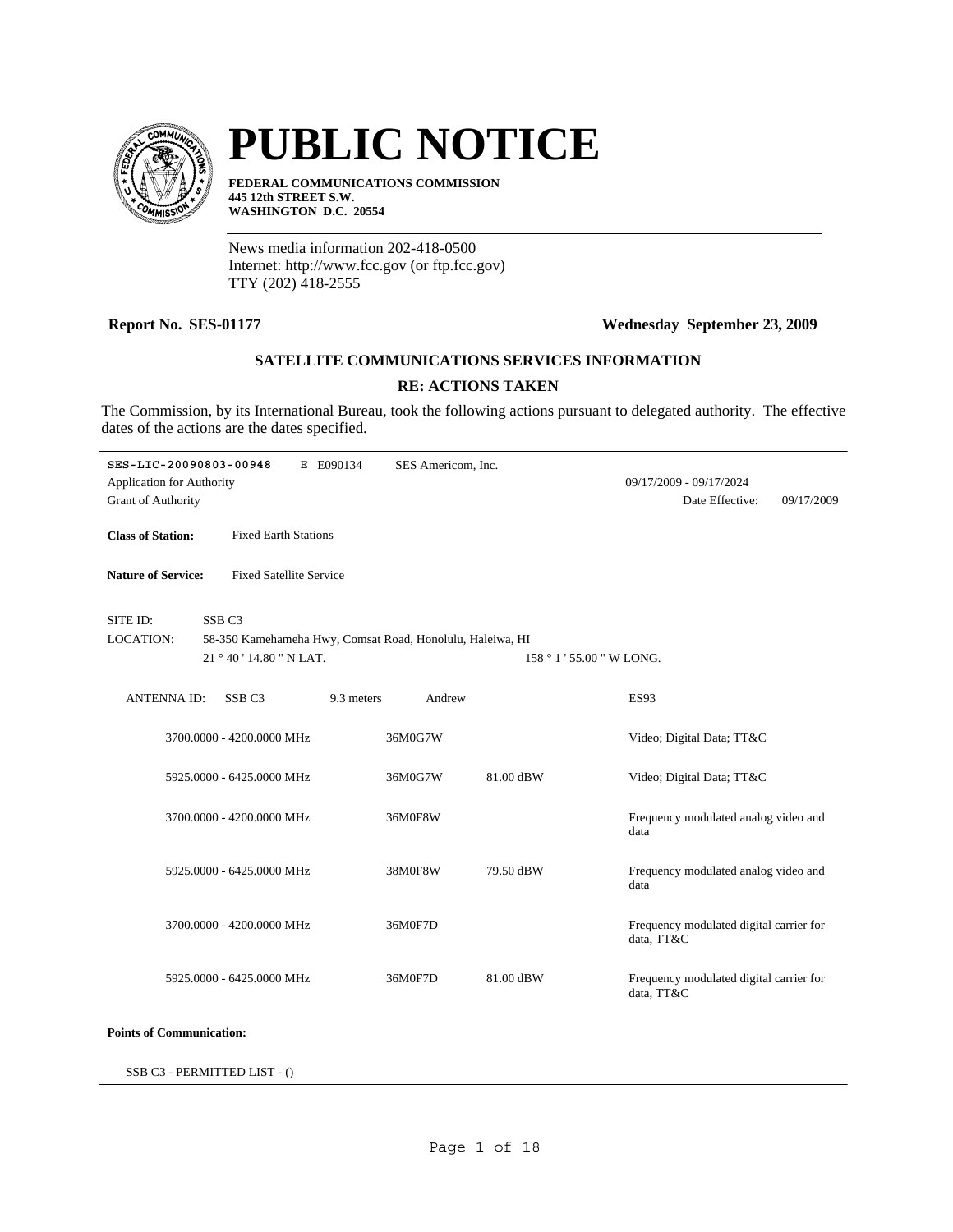| SES-LIC-20090814-01001<br>E E090143<br>CNN America, Inc.                                                  |                                                                                            |
|-----------------------------------------------------------------------------------------------------------|--------------------------------------------------------------------------------------------|
| Application for Authority<br><b>Grant of Authority</b>                                                    | 09/21/2009 - 09/21/2024<br>Date Effective:<br>09/21/2009                                   |
| <b>Class of Station:</b><br>Temporary Fixed Earth Station                                                 |                                                                                            |
| <b>Nature of Service:</b><br>Domestic Fixed Satellite Service                                             |                                                                                            |
|                                                                                                           |                                                                                            |
| $\mathbf{1}$<br>SITE ID:<br>LOCATION:<br>384 Northyards Blvd Suite 490 Atlanta, GA 30313, VARIOUS         |                                                                                            |
| <b>Advent Communications</b><br><b>ANTENNA ID:</b><br>$1.2M-1$<br>1.2 meters                              | Mantis 120                                                                                 |
| 5M00G7F<br>14000.0000 - 14500.0000 MHz<br>67.64 dBW                                                       | Digital TV                                                                                 |
| 14000.0000 - 14500.0000 MHz<br>11M0G7F<br>67.64 dBW                                                       | Digital TV                                                                                 |
| <b>Points of Communication:</b>                                                                           |                                                                                            |
| $1 - ALSAT - (ALSAT)$                                                                                     |                                                                                            |
| SES-MFS-20090106-00002<br>E E990019<br>American Samoa License, Inc.                                       |                                                                                            |
| Modification<br>Grant of Authority                                                                        | 04/07/2009 - 04/07/2024<br>Date Effective:<br>09/18/2009                                   |
| <b>Class of Station:</b><br><b>Fixed Earth Stations</b>                                                   |                                                                                            |
| <b>Nature of Service:</b><br>Domestic Fixed Satellite Service, Fixed Satellite Service                    |                                                                                            |
|                                                                                                           |                                                                                            |
| SITE ID:<br>Pago Pago<br><b>LOCATION:</b><br>P.O. Box 478, Laufou Shopping Center, Eastern, Pago Pago, AS |                                                                                            |
| 14 ° 20 ' 17.70 " S LAT.                                                                                  | $170°43'50.90"$ W LONG.                                                                    |
| <b>ANTENNA ID:</b><br>7.3 meters<br><b>ANDREW</b><br>-1                                                   | ES73-CCP4                                                                                  |
| 1M85G7D<br>5850.0000 - 6425.0000 MHz<br>74.61 dBW                                                         | QPSK, IBS                                                                                  |
| 3700.0000 - 4200.0000 MHz<br>1M85G7D                                                                      | OPSK, IBS                                                                                  |
| Pago Pago<br>7.3 meters<br><b>ANDREW CORP.</b><br><b>ANTENNA ID:</b>                                      | ESA73                                                                                      |
| 3700.0000 - 4200.0000 MHz<br>36M0G7W                                                                      | <b>MODULATION AND SERVICES</b><br>DIGITAL TRAFFIC, VARIOUS FEC,<br>DATA RATES, INFORMATION |
| 5925.0000 - 6425.0000 MHz<br>36M0G7W<br>78.33 dBW                                                         | <b>MODULATION AND SERVICES</b><br>DIGITAL TRAFFIC, VARIOUS FEC,<br>DATA RATES, INFORMATION |
| 3903.5000 - 3903.5000 MHz<br>1M23G7W                                                                      | MODULATION AND SERVICES<br>DIGITAL TRAFFIC, VARIOUS FEC,<br>DATA RATES, INFORMATION        |
| 3909.1875 - 3909.1875 MHz<br>2M46G7W                                                                      | MODULATION AND SERVICES<br>DIGITAL TRAFFIC, VARIOUS FEC,<br>DATA RATES, INFORMATION        |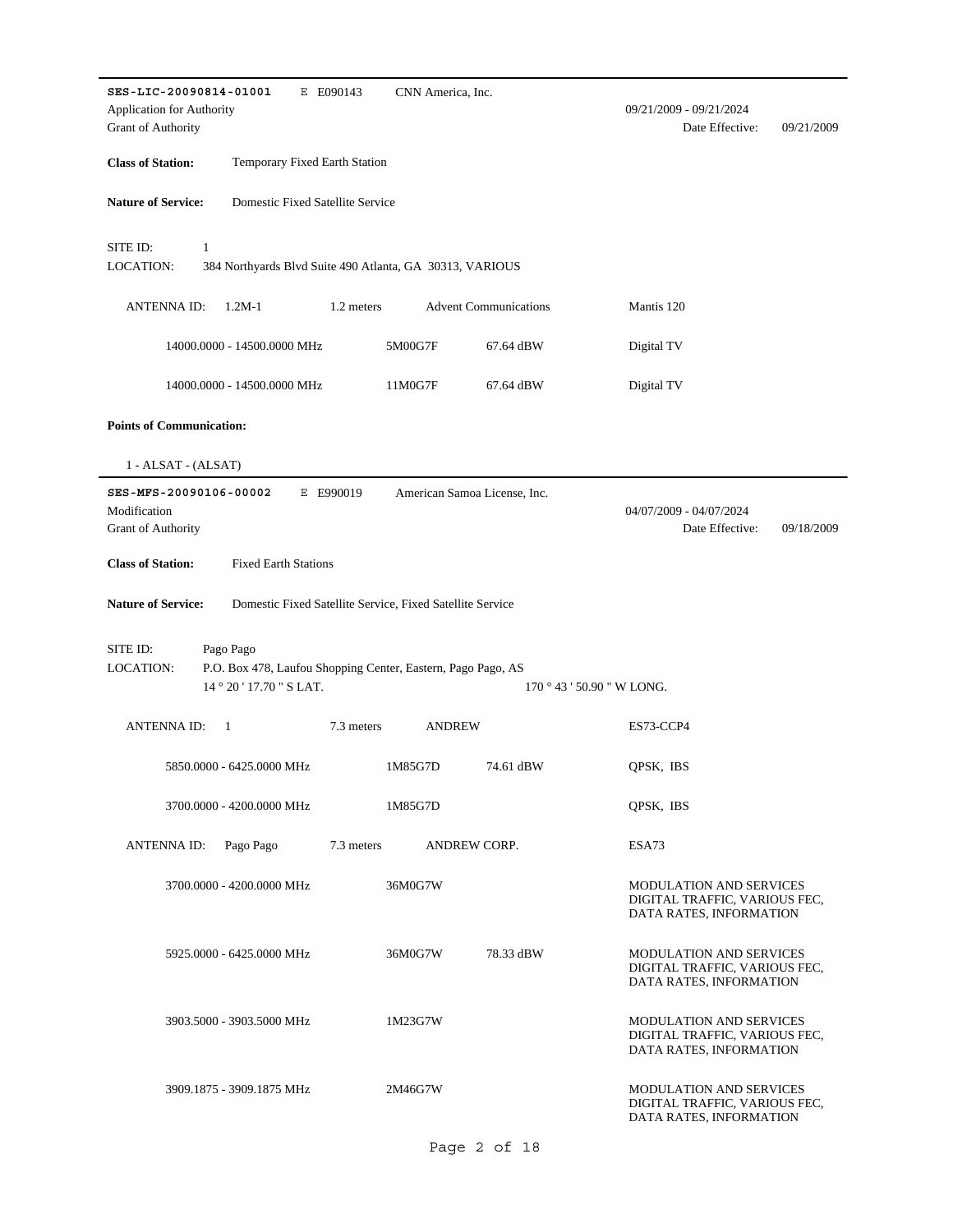| 6131.5000 - 6131.5000 MHz                                                              | 1M23G7W       | 63.66 dBW                    | <b>MODULATION AND SERVICES</b><br>DIGITAL TRAFFIC, VARIOUS FEC,<br>DATA RATES, INFORMATION |
|----------------------------------------------------------------------------------------|---------------|------------------------------|--------------------------------------------------------------------------------------------|
| 6136.5625 - 6136.5625 MHz                                                              | 2M46G7W       | 66.67 dBW                    | <b>MODULATION AND SERVICES</b><br>DIGITAL TRAFFIC, VARIOUS FEC,<br>DATA RATES, INFORMATION |
| <b>Points of Communication:</b>                                                        |               |                              |                                                                                            |
| Pago Pago - INTELSAT POR - (174.0 E.L.)                                                |               |                              |                                                                                            |
| Pago Pago - INTELSAT POR - (176.0 E.L.)                                                |               |                              |                                                                                            |
| Pago Pago - INTELSAT POR - (180.0 E.L.)                                                |               |                              |                                                                                            |
| Pago Pago - JCSAT-2R - (154E /206W)                                                    |               |                              |                                                                                            |
| SES-MFS-20090619-00767<br>E E920639<br>Modification<br>Grant of Authority              |               | PetroCom License Corporation | $05/21/2003 - 05/21/2018$<br>Date Effective:<br>09/17/2009                                 |
| <b>Class of Station:</b><br><b>Fixed Earth Stations</b>                                |               |                              |                                                                                            |
| <b>Nature of Service:</b><br>Domestic Fixed Satellite Service, Fixed Satellite Service |               |                              |                                                                                            |
| SITE ID:<br>1<br>LOCATION:<br>5901 Earhart Expressway, Jefferson, New Orleans, LA      |               |                              |                                                                                            |
| 29 ° 58 ' 13.00 " N LAT.                                                               |               |                              | 90 ° 12 ' 12.00 " W LONG.                                                                  |
| <b>ANTENNAID:</b><br>5.6 meters<br>-1                                                  | <b>ANDREW</b> |                              | ESA56-114B                                                                                 |
| 14000.0000 - 14500.0000 MHz                                                            | 42K7G18       | 46.50 dBW                    |                                                                                            |
| 11700.0000 - 12200.0000 MHz                                                            | 42K7G18       |                              |                                                                                            |
| 11700.0000 - 12200.0000 MHz                                                            | 128KG1W       |                              |                                                                                            |
| 11700.0000 - 12200.0000 MHz                                                            | 64K0G1W       |                              |                                                                                            |
| 11700.0000 - 12200.0000 MHz                                                            | 171KG7W       |                              | <b>DIGITAL</b>                                                                             |
| 11700.0000 - 12200.0000 MHz                                                            | 341KG7W       |                              | <b>DIGITAL</b>                                                                             |
| 11700.0000 - 12200.0000 MHz                                                            | 532KG7W       |                              | <b>DIGITAL</b>                                                                             |
| 11700.0000 - 12200.0000 MHz                                                            | 85K0G7W       |                              | <b>DIGITAL</b>                                                                             |
| 14000.0000 - 14500.0000 MHz                                                            | 1M36G7W       | 51.92 dBW                    | <b>DIGITAL</b>                                                                             |
| 14000.0000 - 14500.0000 MHz                                                            | 1M47G7W       | 52.26 dBW                    | <b>DIGITAL</b>                                                                             |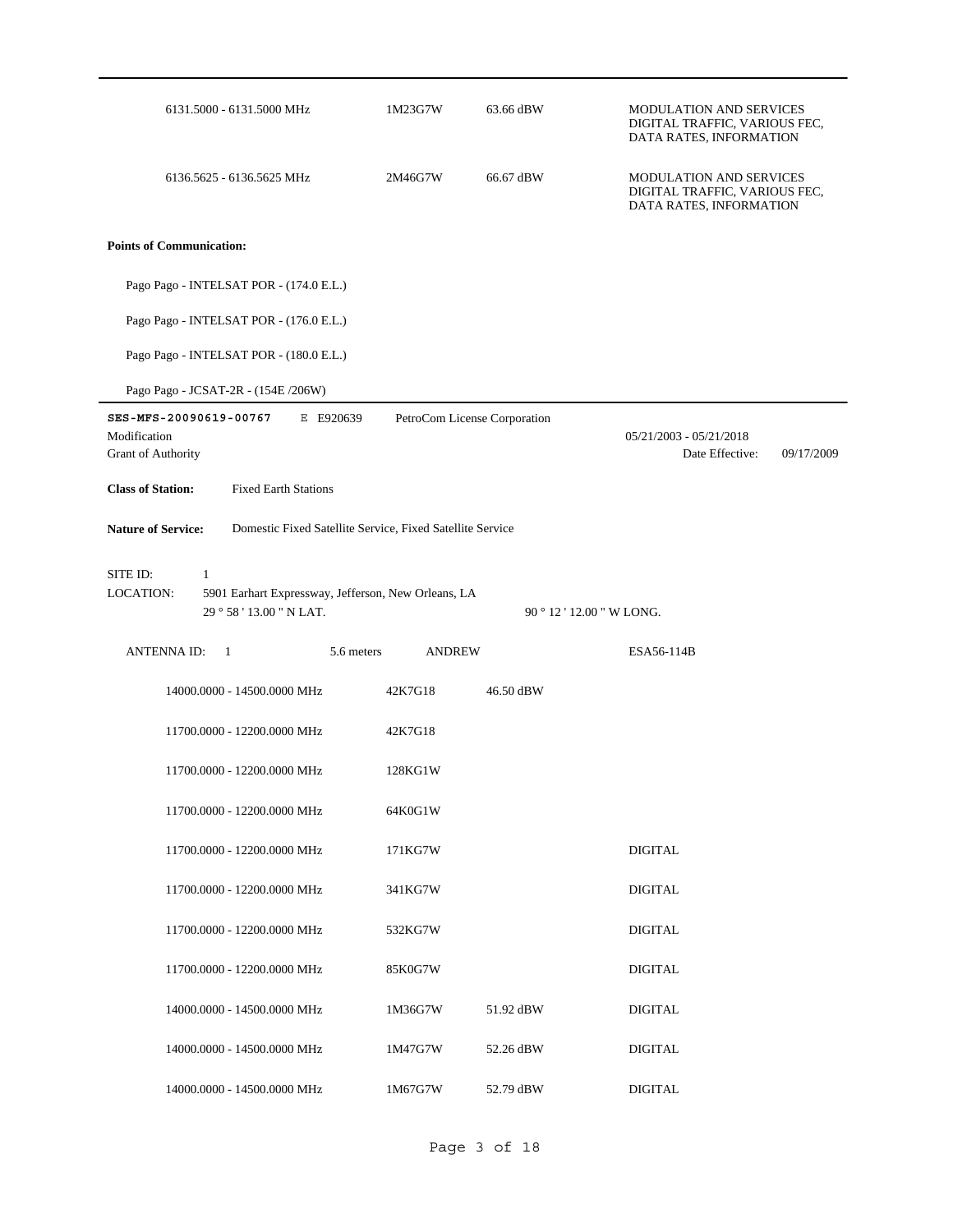| 14000.0000 - 14500.0000 MHz                                                                                                       | 2M04G7W       | 53.68 dBW                    | <b>DIGITAL</b>                                             |
|-----------------------------------------------------------------------------------------------------------------------------------|---------------|------------------------------|------------------------------------------------------------|
| 14000.0000 - 14500.0000 MHz                                                                                                       | 2M16G7W       | 53.92 dBW                    | <b>DIGITAL</b>                                             |
| 14000.0000 - 14500.0000 MHz                                                                                                       | 1M36G7W       | 51.92 dBW                    | <b>DIGITAL</b>                                             |
| <b>Points of Communication:</b>                                                                                                   |               |                              |                                                            |
| 1 - ALSAT - (ALSAT)                                                                                                               |               |                              |                                                            |
| $1 - AMC-6 - (72 W.L.)$                                                                                                           |               |                              |                                                            |
| 1 - SATMEX 6 - (113 W.L.)                                                                                                         |               |                              |                                                            |
| 1 - SATMEX-5 - (116.8 W.L.)                                                                                                       |               |                              |                                                            |
| SES-MFS-20090619-00768<br>E E920640<br>Modification<br>Grant of Authority                                                         |               | PetroCom License Corporation | $05/21/2003 - 05/21/2018$<br>Date Effective:<br>09/17/2009 |
| <b>Class of Station:</b><br><b>Fixed Earth Stations</b>                                                                           |               |                              |                                                            |
| <b>Nature of Service:</b><br><b>Fixed Satellite Service</b>                                                                       |               |                              |                                                            |
| SITE ID:<br>$\mathbf{1}$<br>LOCATION:<br>5901 EARHART EXPRESSWAY 3.7 M. (HUB), JEFFERSON, HARAHAN, LA<br>28 ° 58 ' 13.00 " N LAT. |               |                              | 90 ° 12 ' 12.00 " W LONG.                                  |
| <b>ANTENNAID:</b><br>-1<br>3.7 meters                                                                                             | <b>ANDREW</b> |                              | 3.7M-ESA                                                   |
| 14000.0000 - 14500.0000 MHz                                                                                                       | 11M1G7W       | 53.71 dBW                    | DIGITAL VOICE AND DATA                                     |
| 11700.0000 - 12200.0000 MHz                                                                                                       | 11M1G7W       |                              | DIGITAL VOICE AND DATA                                     |
| 11700.0000 - 12200.0000 MHz                                                                                                       | 43K0G7W       |                              | <b>DIGITAL</b>                                             |
| 11700.0000 - 12200.0000 MHz                                                                                                       | 85K0G7W       |                              | <b>DIGITAL</b>                                             |
| 11700.0000 - 12200.0000 MHz                                                                                                       | 192KG7W       |                              | <b>DIGITAL</b>                                             |
| 14000.0000 - 14500.0000 MHz                                                                                                       | 1M36G7W       | 53.88 dBW                    | <b>DIGITAL</b>                                             |
| 14000.0000 - 14500.0000 MHz                                                                                                       | 930KG7W       | 52.21 dBW                    | <b>DIGITAL</b>                                             |
| <b>Points of Communication:</b>                                                                                                   |               |                              |                                                            |

- 1 ALSAT (ALSAT)
- 1 AMC-6 (72 W.L.)
- 1 GALAXY 18 (123 W.L.)
- 1 SATCOM C3 (131 W.L.)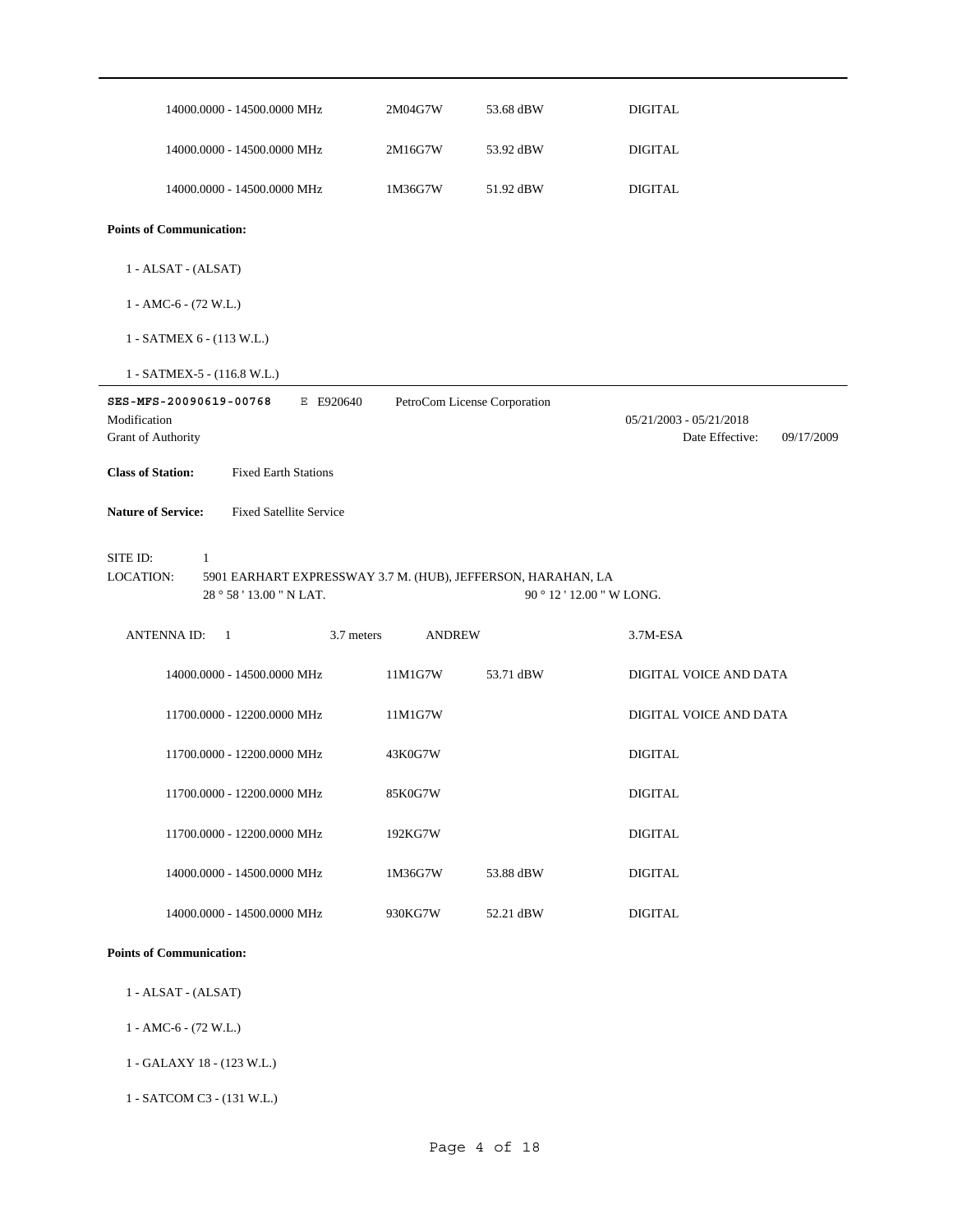| 1 - SATMEX-5 - (116.8 W.L.) |  |
|-----------------------------|--|
|-----------------------------|--|

| SES-MOD-20090209-00153<br>Application for Modification<br>Grant of Authority                                | E E080015<br>EchoStar Corporation |                         | 03/18/2008 - 03/18/2023<br>Date Effective:<br>09/17/2009 |
|-------------------------------------------------------------------------------------------------------------|-----------------------------------|-------------------------|----------------------------------------------------------|
| <b>Class of Station:</b><br><b>Fixed Earth Stations</b>                                                     |                                   |                         |                                                          |
| <b>Nature of Service:</b><br>Direct Broadcast Satellite Service                                             |                                   |                         |                                                          |
| SITE ID:<br>Spokane<br>LOCATION:<br>9815 West Hallet Road, Spokane, Spokane, WA<br>47 ° 35 ' 31.10 " N LAT. |                                   | $117°33'1.60''$ W LONG. |                                                          |
| <b>ANTENNA ID:</b><br>WAT <sub>2</sub>                                                                      | 13.2 meters<br>Vertex             |                         | 13.2                                                     |
| 17790.0000 - 17800.0000 MHz                                                                                 | 1M50G2D                           | 85.06 dBW               | Telemetry                                                |
| 17790.0000 - 17800.0000 MHz                                                                                 | 1M50F3D                           | 85.06 dBW               | <b>Ranging Tones</b>                                     |
| 17310.0000 - 17790.0000 MHz                                                                                 | 24M0G1W                           | 86.90 dBW               | Compressed Digital Video and Data                        |
| 17300.0000 - 17310.0000 MHz                                                                                 | 1M50G2D                           | 85.06 dBW               | Telemetry                                                |
| 17300.0000 - 17310.0000 MHz                                                                                 | 1M50F3D                           | 85.06 dBW               | <b>Ranging Tones</b>                                     |
| 12690.0000 - 12700.0000 MHz                                                                                 | 1M50G2D                           | $0.00$ dBW              | Telemetry                                                |
| 12690.0000 - 12700.0000 MHz                                                                                 | 1M50F3D                           | $0.00$ dBW              | <b>Ranging Tones</b>                                     |
| 12210.0000 - 12690.0000 MHz                                                                                 | 24M0G1W                           | $0.00$ dBW              | Compressed Digital Video and Data                        |
| 12200.0000 - 12210.0000 MHz                                                                                 | 1M50G2D                           | $0.00$ dBW              | Telemetry                                                |
| 12200.0000 - 12210.0000 MHz                                                                                 | 1M50F3D                           | $0.00$ dBW              | <b>Ranging Tones</b>                                     |
| ANTENNA ID:<br>WAT1                                                                                         | 13.2 meters<br>Vertex             |                         | 13.2                                                     |
| 12200.0000 - 12210.0000 MHz                                                                                 | 1M50G2D                           |                         | Telemetry                                                |
| 12690.0000 - 12700.0000 MHz                                                                                 | 1M50G2D                           |                         | Telemetry                                                |
| 17300.0000 - 17310.0000 MHz                                                                                 | 1M50G2D                           | 85.06 dBW               | Telemetry                                                |
| 17790.0000 - 17800.0000 MHz                                                                                 | 1M50G2D                           | 85.06 dBW               | Telemetry                                                |
| 12200.0000 - 12210.0000 MHz                                                                                 | 1M50F3D                           |                         | <b>Ranging Tones</b>                                     |
| 12690.0000 - 12700.0000 MHz                                                                                 | 1M50F3D                           |                         | <b>Ranging Tones</b>                                     |
| 17300.0000 - 17310.0000 MHz                                                                                 | 1M50F3D                           | 85.06 dBW               | <b>Ranging Tones</b>                                     |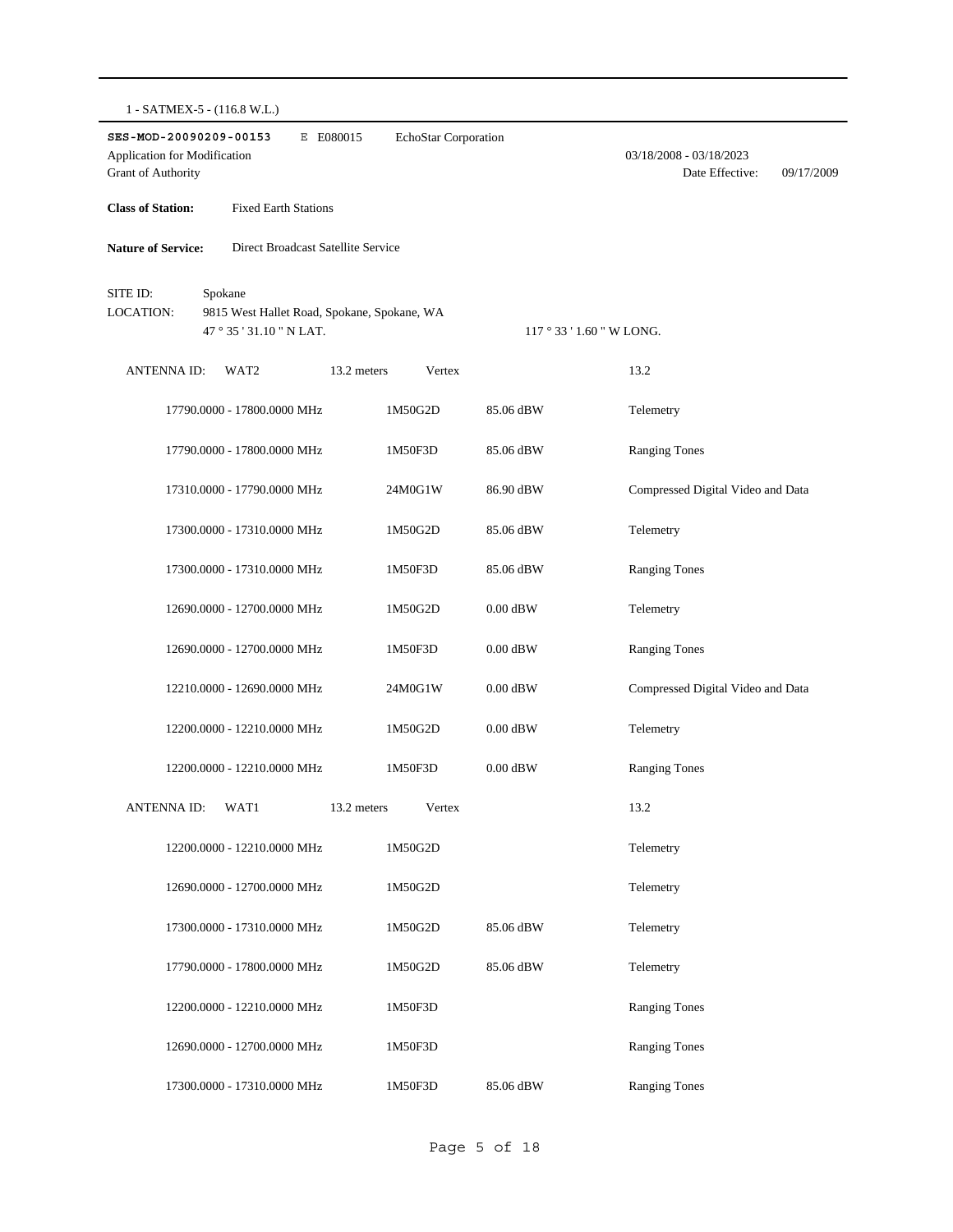|                                                                              | 17790.0000 - 17800.0000 MHz                                                          | 1M50F3D          | 85.06 dBW                 | <b>Ranging Tones</b>                                     |
|------------------------------------------------------------------------------|--------------------------------------------------------------------------------------|------------------|---------------------------|----------------------------------------------------------|
|                                                                              | 12210.0000 - 12690.0000 MHz                                                          | 24M0G7W          |                           | Compressed Digital Video and Data                        |
|                                                                              | 17310.0000 - 17790.0000 MHz                                                          | 24M0G7W          | 86.90 dBW                 | Compressed Digital Video and Data                        |
| <b>Points of Communication:</b>                                              |                                                                                      |                  |                           |                                                          |
| Spokane - CIEL 2 - (128.85 W.L)                                              |                                                                                      |                  |                           |                                                          |
|                                                                              | Spokane - ECHOSTAR 10 - (110 W.L.)                                                   |                  |                           |                                                          |
|                                                                              | Spokane - ECHOSTAR 2 - (148 W.L.)                                                    |                  |                           |                                                          |
|                                                                              | Spokane - ECHOSTAR 3 - (61.5 W.L.)                                                   |                  |                           |                                                          |
|                                                                              | Spokane - ECHOSTAR 5 - (129 W.L.)                                                    |                  |                           |                                                          |
|                                                                              | Spokane - ECHOSTAR 5 - (148 W.L.)                                                    |                  |                           |                                                          |
|                                                                              | Spokane - ECHOSTAR 6 - (72.7 W.L.)                                                   |                  |                           |                                                          |
|                                                                              | Spokane - ECHOSTAR 7 - (119 W.L.)                                                    |                  |                           |                                                          |
|                                                                              | Spokane - ECHOSTAR 8 - (110 W.L.)                                                    |                  |                           |                                                          |
|                                                                              | Spokane - ECHOSTAR I - (148.0 W.L.)                                                  |                  |                           |                                                          |
|                                                                              | Spokane - RAINBOW1 - (61.5 W.L.)                                                     |                  |                           |                                                          |
| SES-MOD-20090807-00972<br>Application for Modification<br>Grant of Authority | $E$ KB22                                                                             | Vyvx, LLC        |                           | 09/13/2001 - 09/13/2011<br>Date Effective:<br>09/21/2009 |
| <b>Class of Station:</b>                                                     | <b>Fixed Earth Stations</b>                                                          |                  |                           |                                                          |
| <b>Nature of Service:</b>                                                    | <b>Fixed Satellite Service</b>                                                       |                  |                           |                                                          |
| SITE ID:<br>$\mathbf{1}$<br>LOCATION:                                        | 20021 Santa Rosa Mine Road, RIVERSIDE, STEELE VALLEY, CA<br>33 ° 45 ' 30.10 " N LAT. |                  | $117°18'55.10"$ W LONG.   |                                                          |
| <b>ANTENNAID:</b>                                                            | COM1/15.5m<br>15.5 meters                                                            | <b>E-SYSTEMS</b> |                           | $WU-1$                                                   |
|                                                                              | 5925.0000 - 6425.0000 MHz                                                            | 36M0F8W          | 84.70 dBW                 | FM TELEVISION WITH ASSOC.<br><b>AUDIO SUBCARRIER</b>     |
|                                                                              | 3700,0000 - 4200,0000 MHz                                                            | 36M0F8W          |                           | FM TELEVISION WITH ASSOC.<br><b>AUDIO SUBCARRIER</b>     |
| <b>ANTENNAID:</b>                                                            | COM3/11m<br>11 meters                                                                |                  | <b>SCIENTIFIC ATLANTA</b> | 8007                                                     |
|                                                                              | 5925.0000 - 6425.0000 MHz                                                            | 36M0F8W          | 81.40 dBW                 | FM TELEVISION WITH ASSOC.<br><b>AUDIO SUBCARRIER</b>     |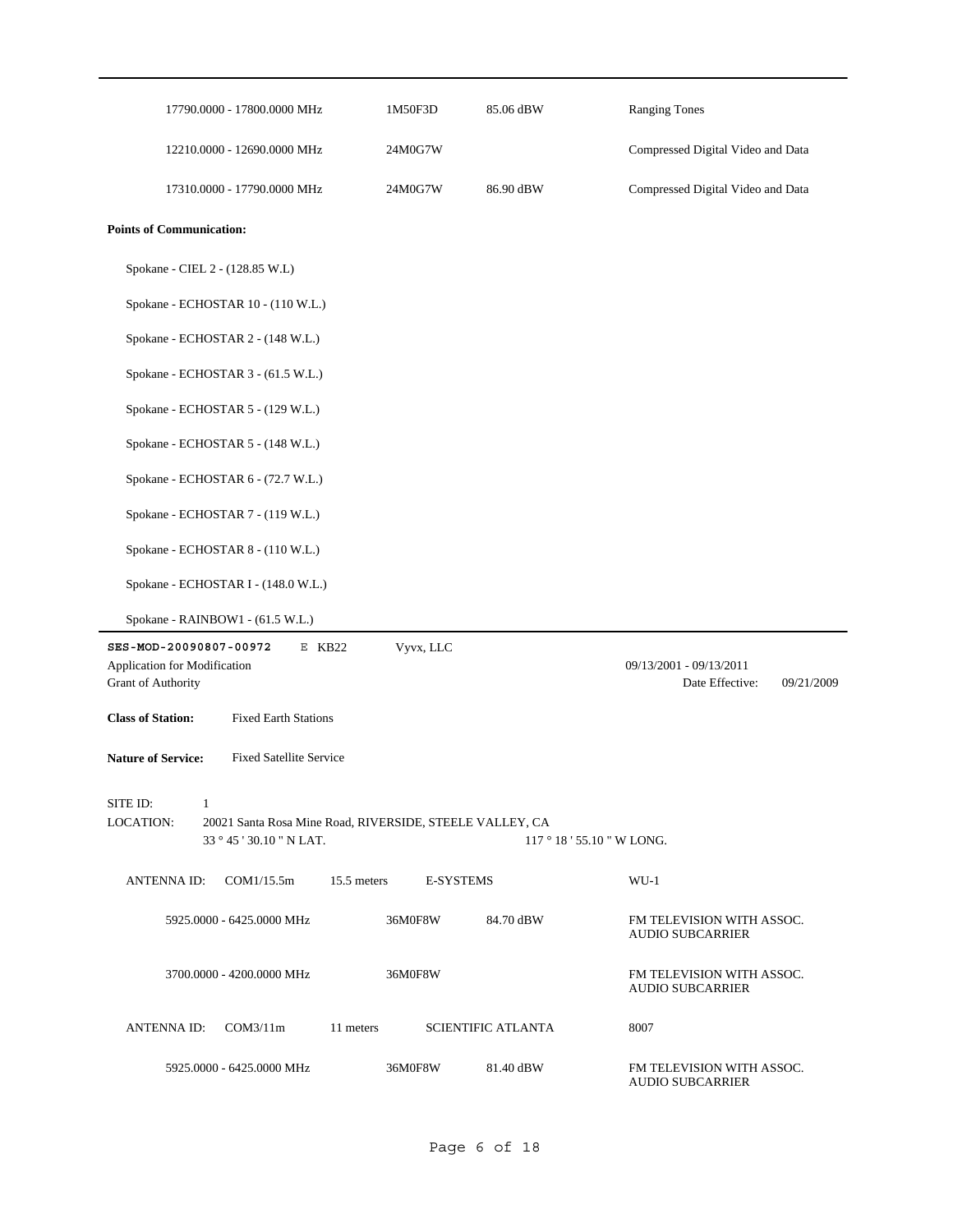| 3700.0000 - 4200.0000 MHz      | 36M0F8W                          |                           | FM TELEVISION WITH ASSOC.<br><b>AUDIO SUBCARRIER</b>                               |
|--------------------------------|----------------------------------|---------------------------|------------------------------------------------------------------------------------|
| <b>ANTENNA ID:</b><br>COM4/13m | 13 meters                        | <b>HARRIS CORPORATION</b> | 5270                                                                               |
| 5925,0000 - 6425,0000 MHz      | 36M0F8W                          | 83.70 dBW                 | FM TELEVISION WITH ASSOC.<br><b>AUDIO SUBCARRIER</b>                               |
| 3700.0000 - 4200.0000 MHz      | 36M0F8W                          |                           | FM TELEVISION WITH ASSOC.<br><b>AUDIO SUBCARRIER</b>                               |
| <b>ANTENNA ID:</b><br>4.5M1    | ANDREW CORP.<br>4.5 meters       |                           | ESA45T-T                                                                           |
| 6311.0000 - 6425.0000 MHz      | 36M0F3F                          | 72.69 dBW                 | STANDARD ANALOG VIDEO                                                              |
| 6311.0000 - 6425.0000 MHz      | 36M0G7W                          | 71.74 dBW                 | DIGITAL TRAFFIC, VARIOUS<br>INFORMATION, VARIOUS FEC,<br><b>VARIOUS DATA RATES</b> |
| 6311.0000 - 6425.0000 MHz      | 51K2G7W                          | 43.27 dBW                 | DIGITAL TRAFFIC, VARIOUS<br>INFORMATION, VARIOUS FEC,<br><b>VARIOUS DATA RATES</b> |
| 6067.0000 - 6243.0000 MHz      | 36M0F3F                          | 72.69 dBW                 | STANDARD ANALOG VIDEO                                                              |
| 5925.0000 - 6261.0000 MHz      | 36M0G7W                          | 71.74 dBW                 | STANDARD ANALOG VIDEO                                                              |
| 5925.0000 - 6261.0000 MHz      | 51K2G7W                          | 43.27 dBW                 | DIGITAL TRAFFIC, VARIOUS<br>INFORMATION, VARIOUS FEC,<br><b>VARIOUS DATA RATES</b> |
| 5925.0000 - 5983.0000 MHz      | 36M0F3F                          | 72.69 dBW                 | STANDARD ANALOG VIDEO                                                              |
| 3700.0000 - 4200.0000 MHz      | 36M0F3F                          |                           | STANDARD ANALOG VIDEO                                                              |
| 3700.0000 - 4200.0000 MHz      | 36M0G7W                          |                           | DIGITAL TRAFFIC, VARIOUS<br>INFORMATION, VARIOUS FEC,<br>VARIOUS DATA RATES        |
| 3700.0000 - 4200.0000 MHz      | 51K2G7W                          |                           | DIGITAL TRAFFIC, VARIOUS<br>INFORMATION, VARIOUS FEC,<br><b>VARIOUS DATA RATES</b> |
| <b>ANTENNAID:</b><br>4.5M2     | 4.5 meters<br><b>ANDREW CORP</b> |                           | ESA45T-T                                                                           |
| 14000.0000 - 14500.0000 MHz    | 36M0F3F                          | 79.04 dBW                 | STANDARD ANALOG VIDEO                                                              |
| 14000.0000 - 14500.0000 MHz    | 36M0G7W                          | 79.04 dBW                 | DIGITAL TRAFFIC, VARIOUS FEC,<br>VARIOUS DATA RATES, VARIOUS<br><b>MODULATION</b>  |
| 14000.0000 - 14500.0000 MHz    | 51K2G7W                          | 50.57 dBW                 | DIGITAL TRAFFIC, VARIOUS FEC,<br>VARIOUS DATA RATES, VARIOUS<br><b>MODULATION</b>  |
| 11700.0000 - 12200.0000 MHz    | 36M0F3F                          |                           | STANDARD ANALOG VIDEO                                                              |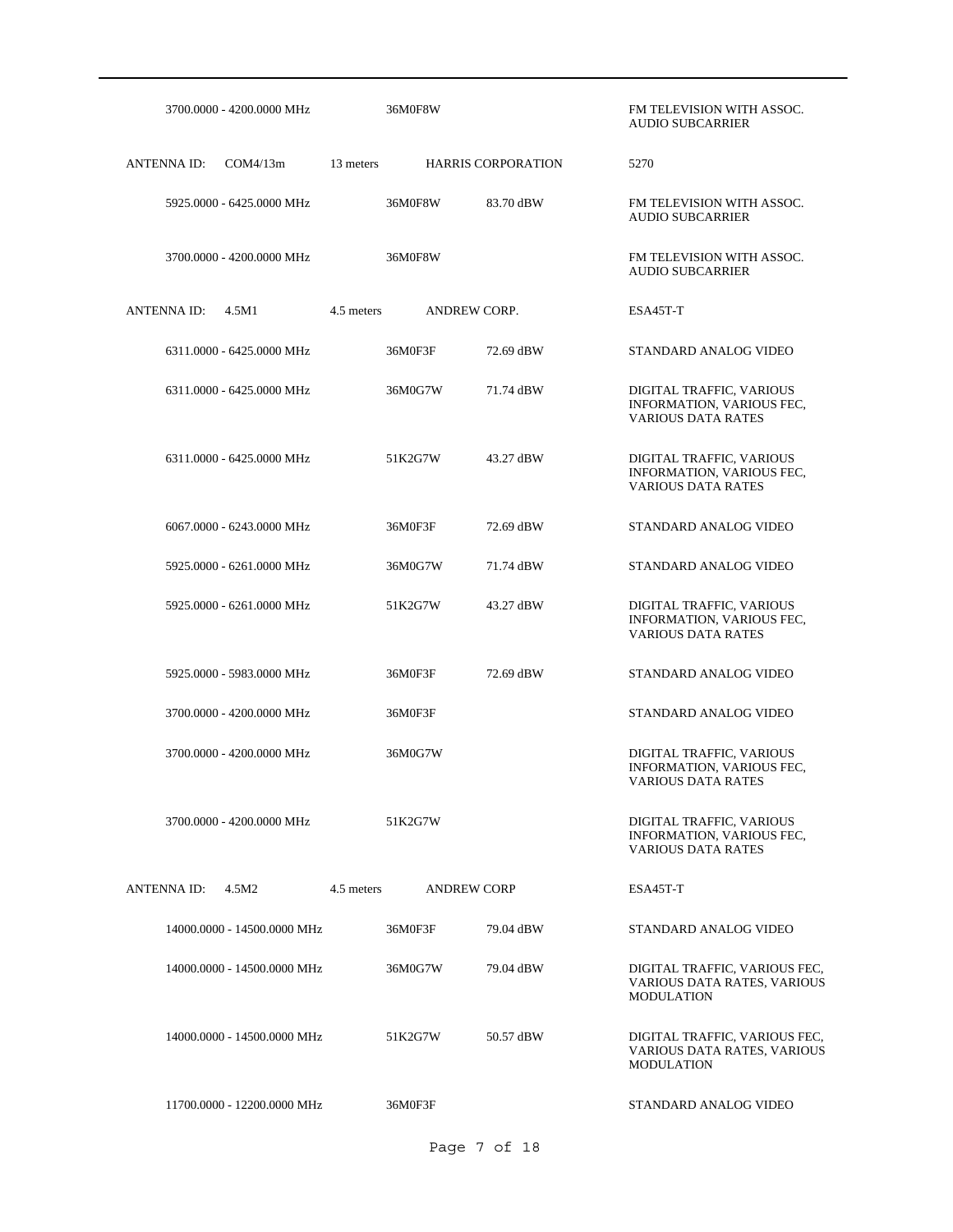|                                        | 11700.0000 - 12200.0000 MHz                                              | 36M0G7W                    | DIGITAL TRAFFIC, VARIOUS FEC,<br>VARIOUS DATA RATES, VARIOUS<br><b>MODULATION</b> |            |
|----------------------------------------|--------------------------------------------------------------------------|----------------------------|-----------------------------------------------------------------------------------|------------|
|                                        | 11700.0000 - 12200.0000 MHz                                              | 51K2G7W                    | DIGITAL TRAFFIC, VARIOUS FEC,<br>VARIOUS DATA RATES, VARIOUS<br><b>MODULATION</b> |            |
| <b>Points of Communication:</b>        |                                                                          |                            |                                                                                   |            |
| 1 - ALSAT - (ALSAT)                    |                                                                          |                            |                                                                                   |            |
|                                        | 1 - ANIK E1 - (118.7 W.L.)                                               |                            |                                                                                   |            |
|                                        | 1 - ANIK E2 - (111.1 W.L)                                                |                            |                                                                                   |            |
|                                        | 1 - MORELOS-2 - (116.8 W.L.)                                             |                            |                                                                                   |            |
|                                        | 1 - SOLIDARIDAD F-1 - (109.2 W.L.)                                       |                            |                                                                                   |            |
|                                        | 1 - SOLIDARIDAD F-2 - (113.0 W.L.)                                       |                            |                                                                                   |            |
| SES-REG-20090810-00980<br>Registration | E E090140                                                                | Bright House Networks, LLC | 08/10/2009 - 08/10/2024                                                           | EZ         |
| Grant of Authority                     |                                                                          |                            | Date Effective:                                                                   | 09/16/2009 |
| <b>Class of Station:</b>               | <b>Fixed Earth Stations</b>                                              |                            |                                                                                   |            |
| <b>Nature of Service:</b>              | <b>Fixed Satellite Service</b>                                           |                            |                                                                                   |            |
| SITE ID:                               | 4.5M                                                                     |                            |                                                                                   |            |
| LOCATION:                              | 7250 Arizona, Hernando, Brooksville, FL<br>28 ° 32 ' 6.00 " N LAT.       |                            | 82 ° 27 ' 59.00 " W LONG.                                                         |            |
| ANTENNA ID:                            | 4.5M<br>4.5 meters                                                       | Scientific-Atlanta         | 8345                                                                              |            |
|                                        | 3700.0000 - 4200.0000 MHz                                                | 36M0F3F                    | Analog Video                                                                      |            |
|                                        | 3700.0000 - 4200.0000 MHz                                                | 36M0G7W                    | Compressed Digital Video                                                          |            |
| <b>Points of Communication:</b>        |                                                                          |                            |                                                                                   |            |
|                                        | 4.5M - PERMITTED LIST - ()                                               |                            |                                                                                   |            |
| SES-REG-20090810-00981                 | E E090141                                                                | Bright House Networks, LLC |                                                                                   | EZ         |
| Registration<br>Grant of Authority     |                                                                          |                            | 08/10/2009 - 08/10/2024<br>Date Effective:                                        | 09/16/2009 |
| <b>Class of Station:</b>               | <b>Fixed Earth Stations</b>                                              |                            |                                                                                   |            |
| <b>Nature of Service:</b>              | <b>Fixed Satellite Service</b>                                           |                            |                                                                                   |            |
| SITE ID:<br>LOCATION:                  | 4.5M                                                                     |                            |                                                                                   |            |
|                                        | 1004 US Highway 92 West, Polk, Auburndale, FL<br>28 ° 3 ' 31.00 " N LAT. |                            | 81 ° 49 ' 8.00 " W LONG.                                                          |            |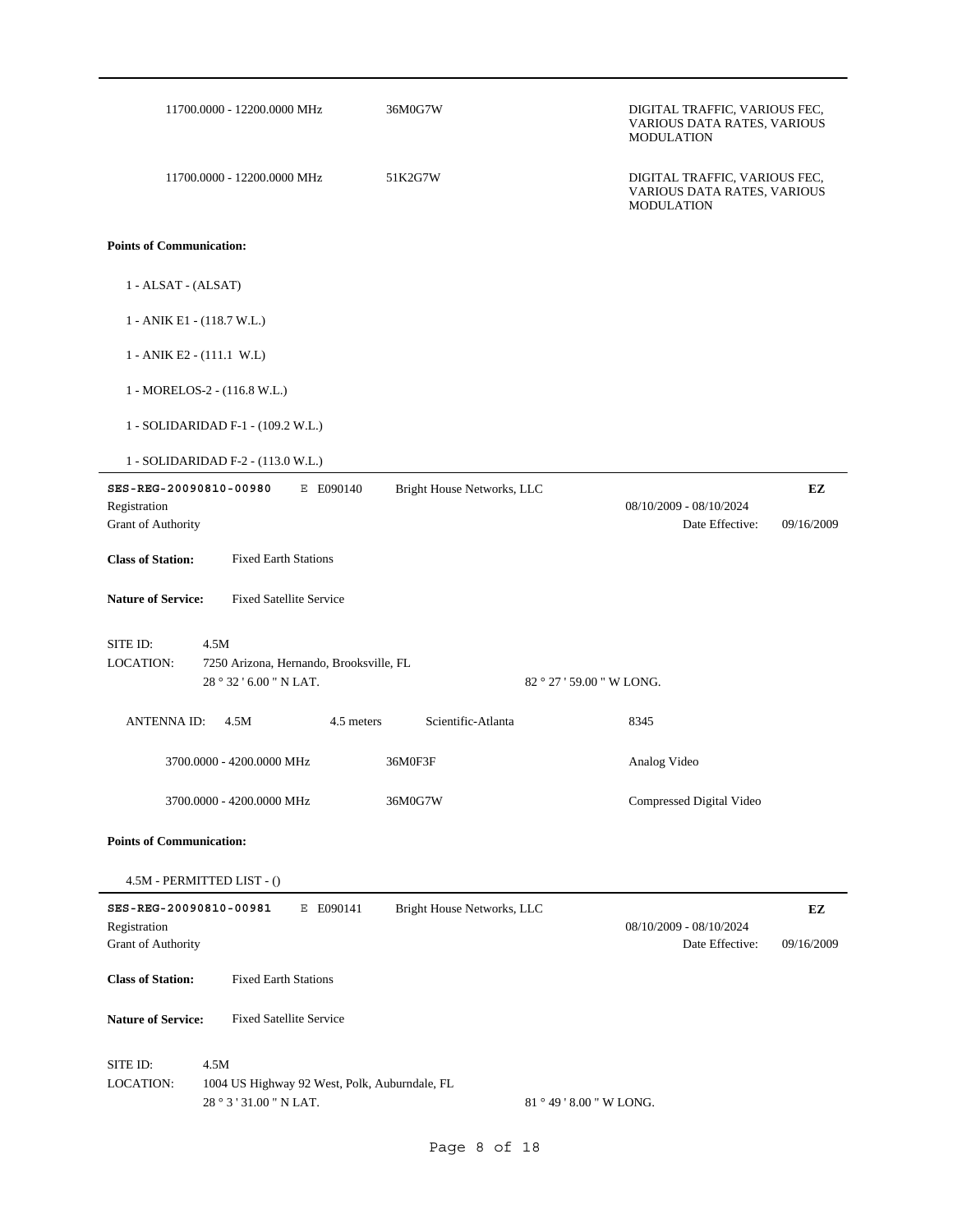| ANTENNA ID:<br>4.5M                                         | 4.5 meters                             | Scientific-Atlanta      | 8345                                                           |            |
|-------------------------------------------------------------|----------------------------------------|-------------------------|----------------------------------------------------------------|------------|
| 3700.0000 - 4200.0000 MHz                                   | 36M0G7W                                |                         | Compressed Digital Video                                       |            |
| 3700.0000 - 4200.0000 MHz                                   | 36M0F3F                                |                         | <b>Standard Analog Video</b>                                   |            |
| <b>Points of Communication:</b>                             |                                        |                         |                                                                |            |
| 4.5M - PERMITTED LIST - ()                                  |                                        |                         |                                                                |            |
| SES-RWL-20090914-01168                                      | E E990402                              | Globecomm Systems, Inc. |                                                                |            |
| Renewal<br>Grant of Authority                               |                                        |                         | 12/01/2009 - 12/01/2024<br>Date Effective:                     | 09/21/2009 |
|                                                             |                                        |                         |                                                                |            |
| <b>Class of Station:</b><br><b>Fixed Earth Stations</b>     |                                        |                         |                                                                |            |
| <b>Nature of Service:</b><br><b>Fixed Satellite Service</b> |                                        |                         |                                                                |            |
|                                                             |                                        |                         |                                                                |            |
| SITE ID:<br>1<br>LOCATION:                                  | 45 OSER AVENUE, SUFFOLK, HAUPPAUGE, NY |                         |                                                                |            |
| 40 ° 48 ' 54.10 " N LAT.                                    |                                        |                         | 73 ° 14 ' 17.80 " W LONG.                                      |            |
| <b>ANTENNA ID:</b><br>$AOT-10$                              | 9.3 meters                             | <b>VERTEX</b>           | 9.3 KPK                                                        |            |
| 14000.0000 - 14500.0000 MHz                                 | 36M0G7W                                | 85.70 dBW               | DIGITAL DATA/VIDEO, QPSK FEC<br>3/4 45,000 KBPS                |            |
| 14000.0000 - 14500.0000 MHz                                 | 222KG7D                                | 64.20 dBW               | DIGITAL DATA, QPSK FEC 3/4 &<br>REED SOLOMON 188/204, 256 KBPS |            |
| 13874.0000 - 13910.0000 MHz                                 | 15M4G7D                                | 72.50 dBW               | DIGITAL DATA, 16QAM, FEC 7/8,<br>45,000 KBPS                   |            |
| 13874.0000 - 13910.0000 MHz                                 | 18M0G7D                                | 72.50 dBW               | DIGITAL DATA, 16QAM, FEC 7/8,<br>45,000 KBPS                   |            |
| 13834.0000 - 13870.0000 MHz                                 | 15M4G7D                                | 72.50 dBW               | DIGITAL DATA, 16QAM, FEC 7/8,<br>45,000 KBPS                   |            |
| 13834.0000 - 13870.0000 MHz                                 | 18M0G7D                                | 72.50 dBW               | DIGITAL DATA, 16QAM, FEC 7/8,<br>45,000 KBPS                   |            |
| 13794.0000 - 13830.0000 MHz                                 | 15M4G7D                                | 72.50 dBW               | DIGITAL DATA, 16QAM, FEC 7/8,<br>45,000 KBPS                   |            |
| 13794.0000 - 13830.0000 MHz                                 | 18M0G7D                                | 72.50 dBW               | DIGITAL DATA, 16QAM, FEC 7/8,<br>45,000 KBPS                   |            |
| 13754.0000 - 13790.0000 MHz                                 | 15M4G7D                                | 72.50 dBW               | DIGITAL DATA, 16QAM, FEC 7/8,<br>45,000 KBPS                   |            |
| 13754.0000 - 13790.0000 MHz                                 | 18M0G7D                                | 72.50 dBW               | DIGITAL DATA, 16QAM, FEC 7/8,<br>45,000 KBPS                   |            |
| 13750.0000 - 14000.0000 MHz                                 | 3M00G2D                                | 64.60 dBW               | DIGITAL DATA                                                   |            |
|                                                             |                                        | Page 9 of 18            |                                                                |            |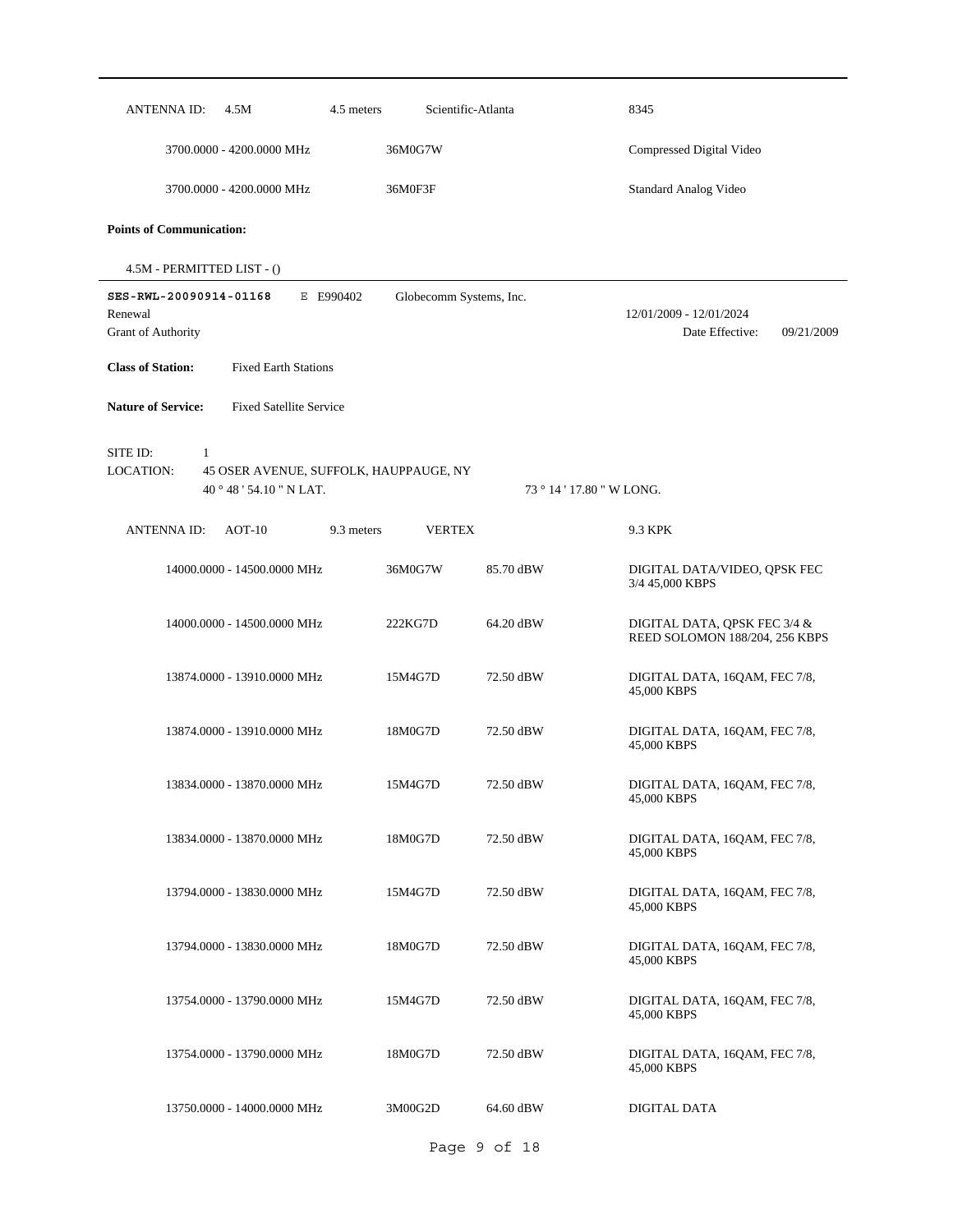| 13750.0000 - 14000.0000 MHz                                                                                 | 615KG2D       | 57.90 dBW                           | <b>DIGITAL DATA</b>                                            |
|-------------------------------------------------------------------------------------------------------------|---------------|-------------------------------------|----------------------------------------------------------------|
| 11700.0000 - 12200.0000 MHz                                                                                 | 36M0G7W       |                                     | DIGITAL DATA/VIDEO, QPSK FEC<br>3/4 45,000 KBPS                |
| 11700.0000 - 12200.0000 MHz                                                                                 | 222KG7D       |                                     | DIGITAL DATA, QPSK FEC 3/4 &<br>REED SOLOMON 188/204, 256 KBPS |
| 11700.0000 - 12200.0000 MHz                                                                                 | 615KG2D       |                                     | <b>DIGITAL DATA</b>                                            |
| 11700.0000 - 12200.0000 MHz                                                                                 | 3M00G2D       |                                     | <b>DIGITAL DATA</b>                                            |
| 11700.0000 - 12200.0000 MHz                                                                                 | 15M4G7D       |                                     | DIGITAL DATA, 16QAM, FEC 7/8,<br>45,000 KBPS                   |
| 11700.0000 - 12200.0000 MHz                                                                                 | 18M0G7D       |                                     | DIGITAL DATA, 16QAM, FEC 7/8,<br>45,000 KBPS                   |
| <b>Points of Communication:</b>                                                                             |               |                                     |                                                                |
| 1 - ALSAT - (ALSAT)                                                                                         |               |                                     |                                                                |
| 1 - HISPASAT 1C - (30.0 W.L.)                                                                               |               |                                     |                                                                |
| SES-RWL-20090914-01171<br>E E990425<br>Renewal<br>Grant of Authority                                        |               | Scripps Howard Broadcasting Company | 12/08/2009 - 12/08/2024<br>Date Effective:<br>09/21/2009       |
| <b>Class of Station:</b><br>Temporary Fixed Earth Station                                                   |               |                                     |                                                                |
|                                                                                                             |               |                                     |                                                                |
| Domestic Fixed Satellite Service<br><b>Nature of Service:</b>                                               |               |                                     |                                                                |
| SITE ID:<br>1<br>20777 WEST TEN MILE ROAD (WXYZ-TV), OAKLAND (WAYNE), SOUTHFIELD (DETROIT), MI<br>LOCATION: |               |                                     |                                                                |
| <b>ANTENNAID:</b><br>1.5 meters<br>$\overline{1}$                                                           | <b>ADVENT</b> |                                     | <b>NEWSSWIFT</b>                                               |
| 14000.0000 - 14500.0000 MHz                                                                                 | 36M0G7W       | 63.50 dBW                           | MCPC DIGITAL CARRIER FOR<br>VIDEO/AUDIO/DATA                   |
| <b>Points of Communication:</b>                                                                             |               |                                     |                                                                |
| $1 - ALSAT - (ALSAT)$                                                                                       |               |                                     |                                                                |
| SES-RWL-20090914-01172<br>E E990424<br>Renewal<br>Grant of Authority                                        |               | Scripps Howard Broadcasting Company | 12/08/2009 - 12/08/2024<br>Date Effective:<br>09/21/2009       |
| <b>Class of Station:</b><br>Temporary Fixed Earth Station                                                   |               |                                     |                                                                |
| Domestic Fixed Satellite Service<br><b>Nature of Service:</b>                                               |               |                                     |                                                                |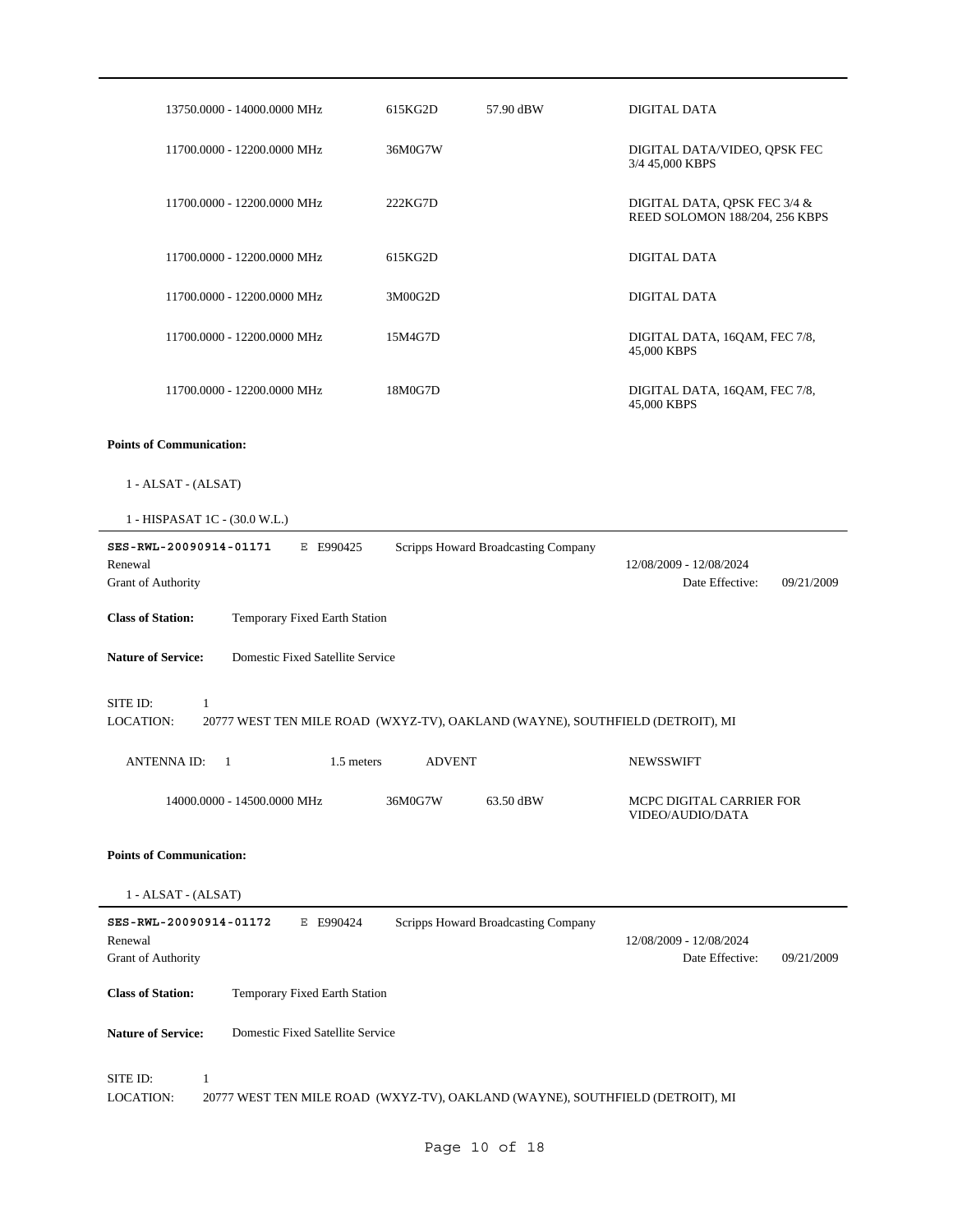| 1.5 meters<br>ANTENNA ID:<br>$\overline{1}$                                                                     | <b>ADVENT</b> |                               | NEWSSWIFT                                                |
|-----------------------------------------------------------------------------------------------------------------|---------------|-------------------------------|----------------------------------------------------------|
| 14000.0000 - 14500.0000 MHz                                                                                     | 36M0G7W       | 63.50 dBW                     | MCPC DIGITAL CARRIER FOR<br>VIDEO/AUDIO/DATA             |
| <b>Points of Communication:</b>                                                                                 |               |                               |                                                          |
| $1 - ALSAT - (ALSAT)$                                                                                           |               |                               |                                                          |
| SES-RWL-20090914-01173<br>E E890954                                                                             |               | <b>INTERNATIONAL TELEPORT</b> | MOBILE SATELLITE COMMUNICATIONS, INC. D/B/A PITTSBURGH   |
| Renewal<br>Grant of Authority                                                                                   |               |                               | 12/01/2009 - 12/01/2024<br>Date Effective:<br>09/21/2009 |
| <b>Class of Station:</b><br><b>VSAT Fixed Hub Station</b>                                                       |               |                               |                                                          |
| <b>Nature of Service:</b><br>Domestic Fixed Satellite Service, International Fixed Satellite Service            |               |                               |                                                          |
| SITE ID:<br>Hub<br>LOCATION:<br>201 Browntown Road, WESTMORELAND, NEW KENSINGTON, PA<br>40 ° 32 ' 2.00 " N LAT. |               | 79 ° 45 ' 15.00 " W LONG.     |                                                          |
| ANTENNA ID:<br>5.6M<br>5.6 meters                                                                               |               | <b>ANDREW CORPORATION</b>     |                                                          |
| 14000.0000 - 14500.0000 MHz                                                                                     | 1M23G7D       | 63.70 dBW                     | <b>DATA</b>                                              |
| 14000.0000 - 14500.0000 MHz                                                                                     | 27M0G7D       | 73.98 dBW                     | <b>DATA</b>                                              |
| 14000.0000 - 14500.0000 MHz                                                                                     | 9M00G7D       | 69.21 dBW                     | <b>DATA</b>                                              |
| 14000.0000 - 14500.0000 MHz                                                                                     | 4M80G7F       | 66.49 dBW                     | DIGITAL VIDEO                                            |
| 14000.0000 - 14500.0000 MHz                                                                                     | 2M86G7D       | 64.24 dBW                     | <b>DATA</b>                                              |
| 14000.0000 - 14500.0000 MHz                                                                                     | 2M00G7D       | 62.68 dBW                     | <b>DATA</b>                                              |
| 14000.0000 - 14500.0000 MHz                                                                                     | 1M00G7D       | 59.70 dBW                     | <b>DATA</b>                                              |
| 14000.0000 - 14500.0000 MHz                                                                                     | 717KG7D       | 58.20 dBW                     | <b>DATA</b>                                              |
| 14000.0000 - 14500.0000 MHz                                                                                     | 538KG7D       | 56.97 dBW                     | <b>DATA</b>                                              |
| 14000.0000 - 14500.0000 MHz                                                                                     | 178KG7D       | 52.17 dBW                     | <b>DATA</b>                                              |
| 14000.0000 - 14500.0000 MHz                                                                                     | 90K0G7D       | 49.22 dBW                     | <b>DATA</b>                                              |
| 14000.0000 - 14500.0000 MHz                                                                                     | 36M0F3F       | 73.98 dBW                     | <b>ANALOG VIDEO</b>                                      |
| 11700.0000 - 12200.0000 MHz                                                                                     | 3M74G7D       |                               | <b>DATA</b>                                              |
| 11700.0000 - 12200.0000 MHz                                                                                     |               |                               | DATA, DIGITAL & ANALOG VIDEO                             |

**Points of Communication:**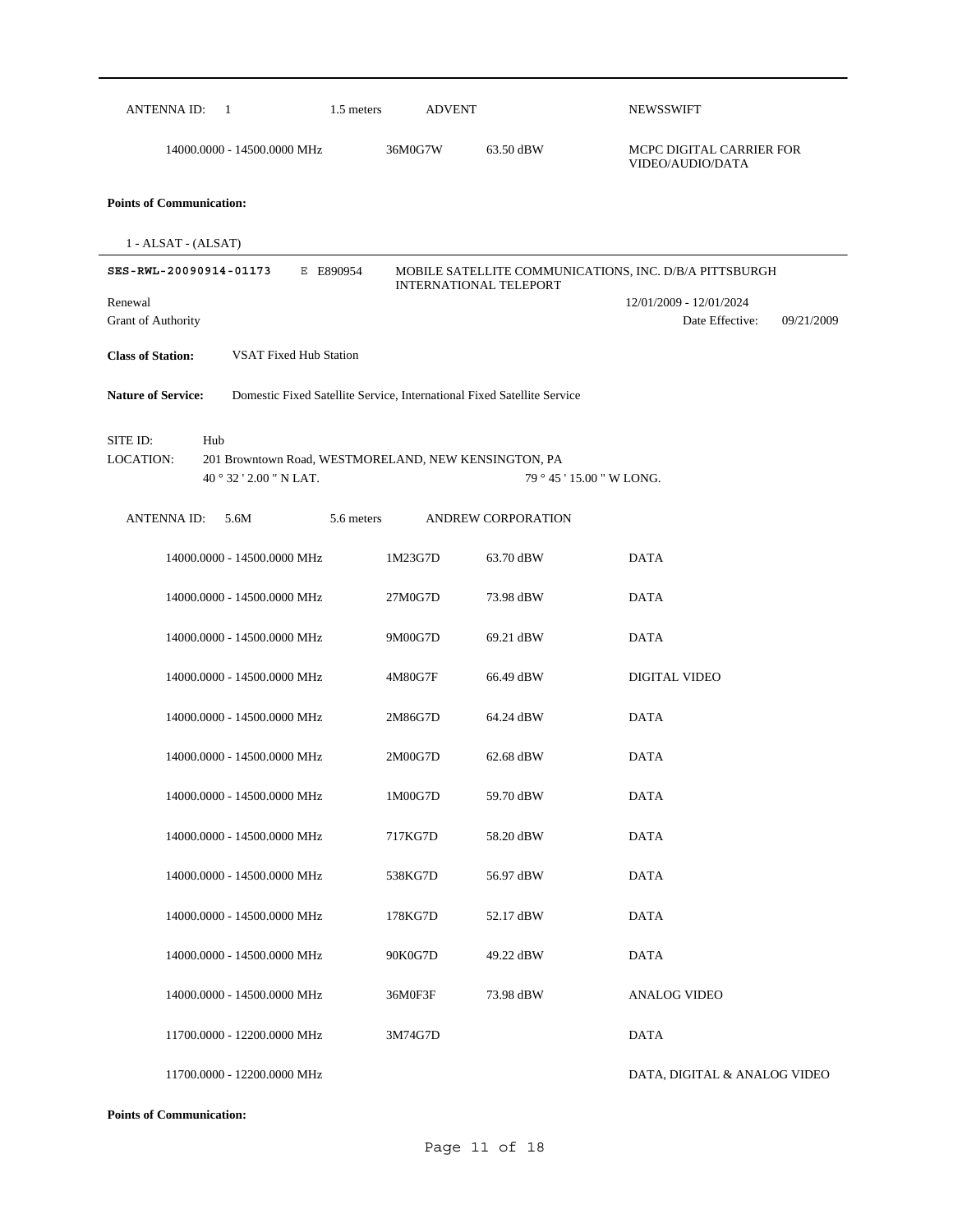| Hub - ALSAT - (ALSAT)                                                                                                          |                                                          |
|--------------------------------------------------------------------------------------------------------------------------------|----------------------------------------------------------|
| Hub - ANIK E1 - (118.7 W.L.)                                                                                                   |                                                          |
| Hub - ANIK E2 - $(111.1 \text{ W.L})$                                                                                          |                                                          |
| Hub - PAS-1R - (45.0 W.L.)                                                                                                     |                                                          |
| Hub - PAS-9 - (58.0 W.L.)                                                                                                      |                                                          |
| Hub - SATMEX-5 - (116.8 W.L.)                                                                                                  |                                                          |
| Hub - TELSTAR 11 - (37.5 W.L.)                                                                                                 |                                                          |
| SES-RWL-20090914-01175<br>E E890956<br>MOBILE SATELLITE COMMUNICATIONS, INC. D/B/A PITTSBURGH<br>INTERNATIONAL TELEPORT        |                                                          |
| Renewal<br>Grant of Authority                                                                                                  | 12/01/2009 - 12/01/2024<br>Date Effective:<br>09/21/2009 |
| <b>Class of Station:</b><br><b>VSAT Network</b>                                                                                |                                                          |
| <b>Nature of Service:</b><br>Domestic Fixed Satellite Service                                                                  |                                                          |
| SITE ID:<br>$\mathbf{1}$<br>LOCATION:<br><b>CONUS</b>                                                                          |                                                          |
| <b>ANTENNAID:</b><br>1.8 meters<br><b>HUGHES NETWORK SYSTS</b><br>$\overline{1}$                                               | PES-RFT-180                                              |
| 14000.0000 - 14500.0000 MHz<br>3M74G7D<br>49.50 dBW                                                                            |                                                          |
| 11700.0000 - 12200.0000 MHz<br>1M23G7D                                                                                         |                                                          |
| <b>ANTENNA ID:</b><br>1.8 meters<br>2<br><b>PRODELIN</b>                                                                       | 1181                                                     |
| 14000.0000 - 14500.0000 MHz<br>3M74G7D<br>49.50 dBW                                                                            |                                                          |
| 11700.0000 - 12200.0000 MHz<br>1M23G7D                                                                                         |                                                          |
| <b>Points of Communication:</b>                                                                                                |                                                          |
| 1 - ALSAT - (ALSAT)                                                                                                            |                                                          |
| SES-RWL-20090914-01176<br>E E890957<br>MOBILE SATELLITE COMMUNICATIONS, INC. D/B/A PITTSBURGH<br><b>INTERNATIONAL TELEPORT</b> |                                                          |
| Renewal<br>Grant of Authority                                                                                                  | 12/01/2009 - 12/01/2024<br>Date Effective:<br>09/21/2009 |
| <b>Class of Station:</b><br><b>VSAT Network</b>                                                                                |                                                          |
| <b>Nature of Service:</b><br>Domestic Fixed Satellite Service                                                                  |                                                          |
| SITE ID:<br>$\mathbf{1}$<br>LOCATION:<br><b>CONUS</b>                                                                          |                                                          |
| ANTENNA ID:<br>2.4 meters<br><b>HUGHES NETWORK SYSTS</b><br>- 1                                                                | PES-RFT-240                                              |
| Page 12 of 18                                                                                                                  |                                                          |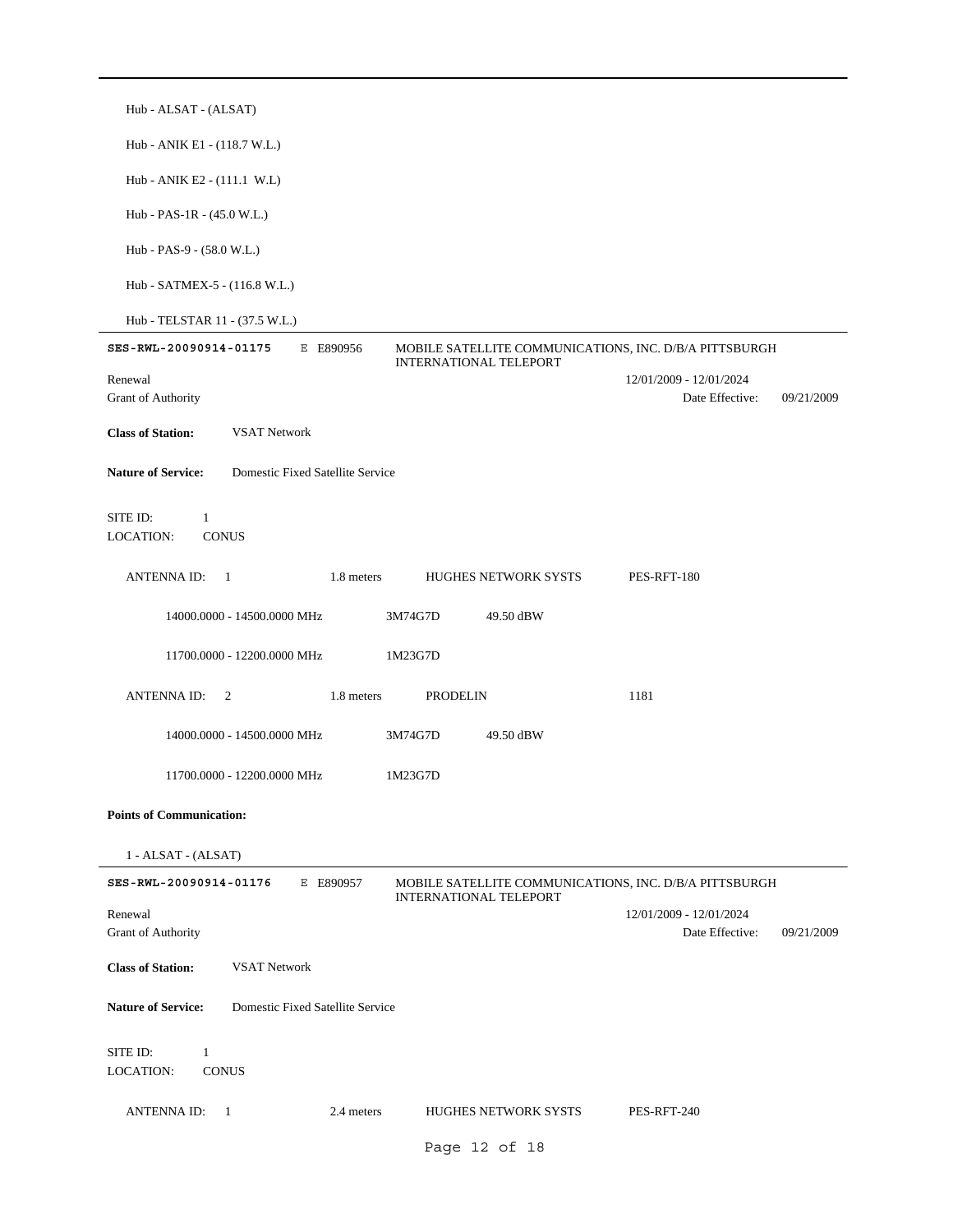| 14000.0000 - 14500.0000 MHz                                                                                       | 3M74G7D            | 52.20 dBW                                        |                                                          |
|-------------------------------------------------------------------------------------------------------------------|--------------------|--------------------------------------------------|----------------------------------------------------------|
| 11700.0000 - 12200.0000 MHz                                                                                       | 1M23G7D            |                                                  |                                                          |
| <b>ANTENNA ID:</b><br>2.4 meters<br>2                                                                             | <b>PRODELIN</b>    |                                                  | 1246                                                     |
| 14000.0000 - 14500.0000 MHz                                                                                       | 3M74G7D            | 52.20 dBW                                        |                                                          |
| 11700.0000 - 12200.0000 MHz                                                                                       | 1M23G7D            |                                                  |                                                          |
| <b>Points of Communication:</b>                                                                                   |                    |                                                  |                                                          |
| 1 - ALSAT - (ALSAT)                                                                                               |                    |                                                  |                                                          |
| SES-RWL-20090915-01170<br>E E990283<br>Renewal<br>Grant of Authority                                              | Westwood One, Inc. |                                                  | 10/15/2009 - 10/15/2024<br>Date Effective:<br>09/21/2009 |
| <b>Class of Station:</b><br><b>Fixed Earth Stations</b>                                                           |                    |                                                  |                                                          |
| <b>Nature of Service:</b><br>Domestic Fixed Satellite Service                                                     |                    |                                                  |                                                          |
| SITE ID:<br>1<br>LOCATION:<br>524 WEST 57TH STREET, ROOM 1E43, NEW YORK, NEW YORK, NY<br>40 ° 46 ' 10.00 " N LAT. |                    | 73 ° 59 ' 24.00 " W LONG.                        |                                                          |
|                                                                                                                   |                    |                                                  |                                                          |
| <b>ANTENNAID:</b><br>3.8 meters<br>-1                                                                             | <b>VERTEX</b>      |                                                  | 3.8 DPC                                                  |
| 6183.0000 - 6425.0000 MHz                                                                                         | 3M68G7D            | 65.80 dBW                                        | DIGITAL DATA, QPSK 1/2 FEC                               |
| 6183.0000 - 6425.0000 MHz                                                                                         | 20M0G7W            | 73.10 dBW                                        | DIGITAL VOICE/DATA, QPSK 1/2<br><b>FEC</b>               |
| 5925.0000 - 5930.0000 MHz                                                                                         | 3M68G7D            | 65.80 dBW                                        | DIGITAL DATA, QPSK 1/2 FEC                               |
| 3700.0000 - 4200.0000 MHz                                                                                         | 3M68G7D            |                                                  | DIGITAL DATA, QPSK 1/2 FEC                               |
| 3700.0000 - 4200.0000 MHz                                                                                         | 20M0G7W            |                                                  | DIGITAL VOICE/DATA, QPSK 1/2<br><b>FEC</b>               |
| <b>Points of Communication:</b>                                                                                   |                    |                                                  |                                                          |
| 1 - ALSAT - (ALSAT)                                                                                               |                    |                                                  |                                                          |
| SES-RWL-20090915-01179<br>E E990539<br>Renewal<br>Grant of Authority                                              |                    | Freedom Broadcasting of Florida Licensee, L.L.C. | 11/29/2009 - 11/29/2024<br>Date Effective:<br>09/17/2009 |
| <b>Class of Station:</b><br><b>Fixed Earth Stations</b>                                                           |                    |                                                  |                                                          |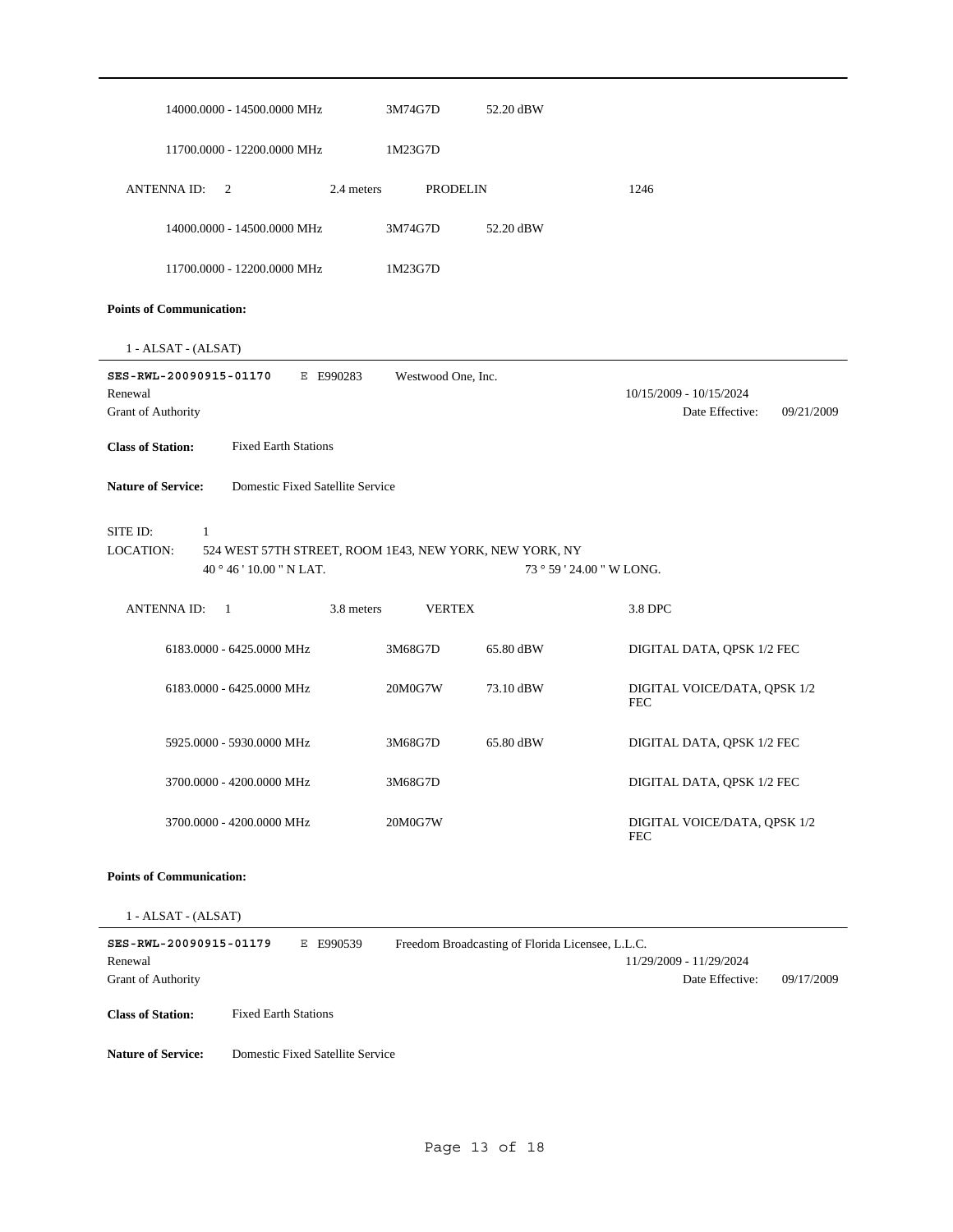| SITE ID:                                                | $\mathbf{1}$                                                               |            |                         |                                                                                                                                  |  |
|---------------------------------------------------------|----------------------------------------------------------------------------|------------|-------------------------|----------------------------------------------------------------------------------------------------------------------------------|--|
| LOCATION:                                               | P.O. BOX 198512, PALM BEACH, WEST PALM BEACH, FL<br>$26°45'40.60''$ N LAT. |            |                         | $80^{\circ}4'10.90''$ W LONG.                                                                                                    |  |
| <b>ANTENNA ID:</b>                                      | $\overline{1}$                                                             | 4.5 meters | <b>PATRIOT</b>          | 4.5 METER                                                                                                                        |  |
|                                                         | 3700.0000 - 4200.0000 MHz                                                  | 36M0F8F    |                         | ANALOG VIDEO WITH<br><b>ASSOCIATED SUBCARRIERS</b>                                                                               |  |
|                                                         | 3700.0000 - 4200.0000 MHz                                                  | 36M0G7F    |                         | <b>COMPRESSED VIDEO</b>                                                                                                          |  |
| <b>Points of Communication:</b>                         |                                                                            |            |                         |                                                                                                                                  |  |
| 1 - ALSAT - (ALSAT)                                     |                                                                            |            |                         |                                                                                                                                  |  |
| SES-RWL-20090916-01182<br>Renewal<br>Grant of Authority | E KV74                                                                     |            |                         | Cable & Communications Corporation d/b/a Mid-Rivers Cable Television<br>10/22/2009 - 10/22/2024<br>Date Effective:<br>09/17/2009 |  |
| <b>Class of Station:</b>                                | <b>Fixed Earth Stations</b>                                                |            |                         |                                                                                                                                  |  |
| <b>Nature of Service:</b>                               | Domestic Fixed Satellite Service                                           |            |                         |                                                                                                                                  |  |
| SITE ID:<br>LOCATION:                                   | 1<br>CUSTOR, MILES CITY, MT<br>46 ° 26 ' 22.00 " N LAT.                    |            |                         | 105 ° 53 ' 16.00 " W LONG.                                                                                                       |  |
|                                                         |                                                                            |            |                         |                                                                                                                                  |  |
| <b>ANTENNA ID:</b>                                      | $\overline{1}$                                                             | 5 meters   | <b>HUGHES</b>           | SRA-501-5-C                                                                                                                      |  |
|                                                         | 3700.0000 - 4200.0000 MHz                                                  | 36000F9    |                         |                                                                                                                                  |  |
| <b>Points of Communication:</b>                         |                                                                            |            |                         |                                                                                                                                  |  |
| 1 - ALSAT - (ALSAT)                                     |                                                                            |            |                         |                                                                                                                                  |  |
| SES-RWL-20090917-01187<br>Renewal<br>Grant of Authority |                                                                            | E E890979  | South Carolina ETV Comm | 10/20/2009 - 10/20/2024<br>Date Effective:<br>09/21/2009                                                                         |  |
| <b>Class of Station:</b>                                | Temporary Fixed Earth Station                                              |            |                         |                                                                                                                                  |  |
| <b>Nature of Service:</b>                               | Domestic Fixed Satellite Service                                           |            |                         |                                                                                                                                  |  |
| SITE ID:<br>LOCATION:                                   | $\mathbf{1}$<br><b>VARIOUS</b>                                             |            |                         |                                                                                                                                  |  |
| <b>ANTENNAID:</b>                                       | $\mathbf{1}$                                                               | 2.6 meters | VERTEX 2.6 METER DMK    |                                                                                                                                  |  |
|                                                         | 14000.0000 - 14500.0000 MHz                                                | 36M0F8W    | 77.10 dBW               |                                                                                                                                  |  |
| <b>Points of Communication:</b>                         |                                                                            |            |                         |                                                                                                                                  |  |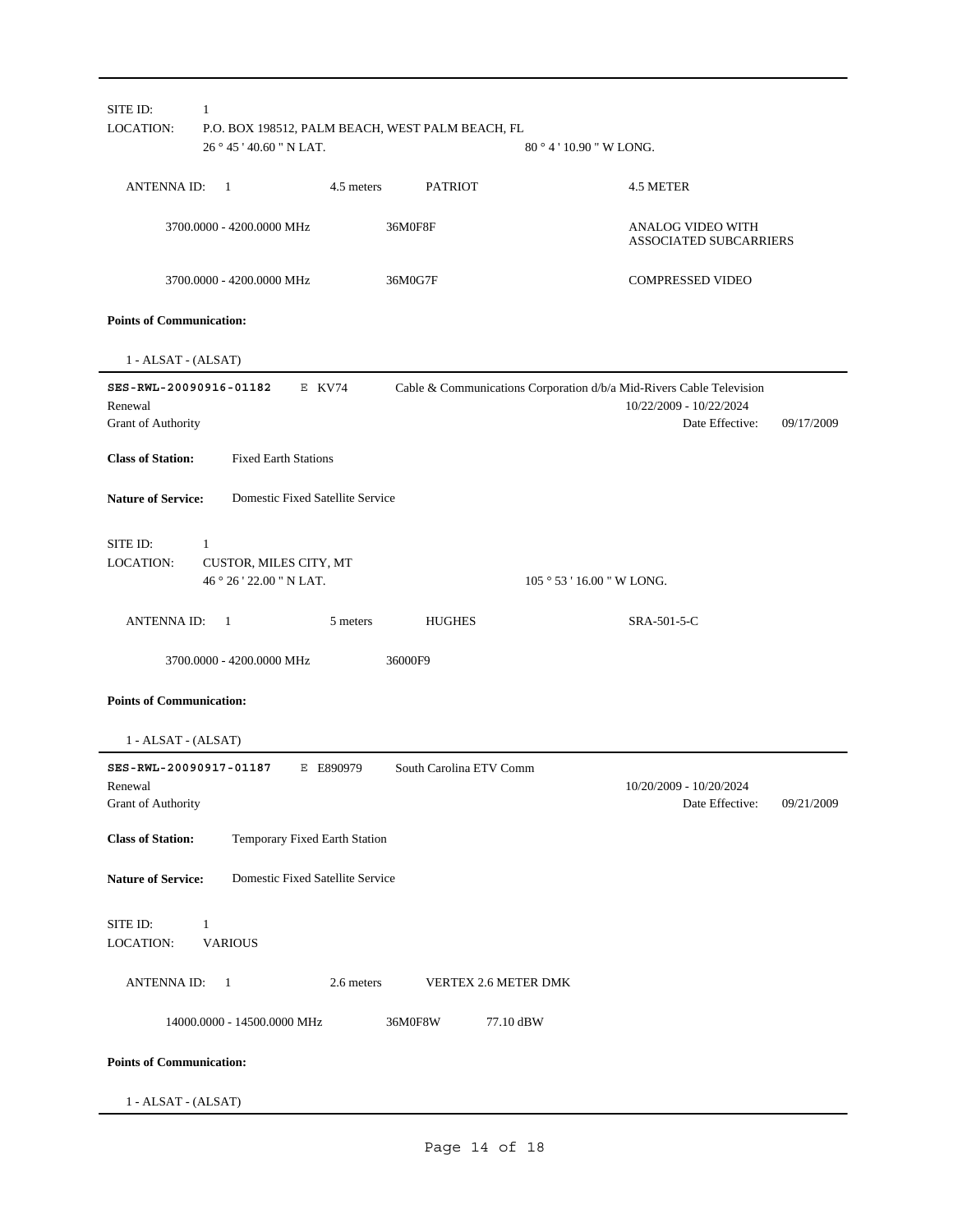| SES-RWL-20090918-01197<br>E E890947                                                                                          | Time Warner NY Cable LLC |                                |                                                           |
|------------------------------------------------------------------------------------------------------------------------------|--------------------------|--------------------------------|-----------------------------------------------------------|
| Renewal                                                                                                                      |                          |                                | 10/06/2009 - 10/06/2024                                   |
| Grant of Authority                                                                                                           |                          |                                | Date Effective:<br>09/21/2009                             |
| <b>Class of Station:</b><br><b>Fixed Earth Stations</b>                                                                      |                          |                                |                                                           |
| <b>Nature of Service:</b><br>Domestic Fixed Satellite Service                                                                |                          |                                |                                                           |
| SITE ID:<br>1                                                                                                                |                          |                                |                                                           |
| LOCATION:<br>INTERSECT. OF HWYS. 66 & 1362, NORTHAMPTON, LAKE GASTON, NC<br>36° 31′ 47.00 " N LAT.                           |                          |                                | 77 ° 53 ' 33.00 " W LONG.                                 |
| 3.7 meters<br><b>ANTENNAID:</b><br>-1                                                                                        | PRODELIN INC             |                                | 136-752-06                                                |
| 3700.0000 - 4200.0000 MHz                                                                                                    | 36MOF3F                  |                                |                                                           |
| <b>Points of Communication:</b>                                                                                              |                          |                                |                                                           |
| 1 - ALSAT - (ALSAT)                                                                                                          |                          |                                |                                                           |
| SES-RWL-20090921-01200<br>E E990277                                                                                          |                          | Telesat Network Services, Inc. |                                                           |
| Renewal<br>Grant of Authority                                                                                                |                          |                                | 10/19/2009 - 10/19/2024<br>Date Effective:<br>09/21/2009  |
| <b>Class of Station:</b><br><b>Fixed Earth Stations</b>                                                                      |                          |                                |                                                           |
|                                                                                                                              |                          |                                |                                                           |
| <b>Nature of Service:</b><br><b>Fixed Satellite Service</b>                                                                  |                          |                                |                                                           |
| SITE ID:<br>$\mathbf{1}$                                                                                                     |                          |                                |                                                           |
| <b>LOCATION:</b><br>LORAL CYBERSTAR, INC. 1305 INDUSTRIAL PARK ROAD, SHENANDOAH, MT. JACKSON, VA<br>38 ° 43 ' 42.00 " N LAT. |                          |                                | 78 ° 39 ' 24.00 " W LONG.                                 |
| <b>ANTENNA ID:</b><br>-1<br>9 meters                                                                                         | <b>VERTEX</b>            |                                | 9.0 KPC                                                   |
|                                                                                                                              |                          |                                |                                                           |
| 5925.0000 - 6425.0000 MHz                                                                                                    | 32M0G7D                  | 87.60 dBW                      | QPSK 3/4 40,000 KBPS, DATA, VOICE<br><b>AND FACSIMILE</b> |
| 5925.0000 - 6425.0000 MHz                                                                                                    | 36M0G7W                  | 87.60 dBW                      | QPSK, VOICE, FACSIMILE, VIDEO<br>AND DATA SERVICES        |
| 5925.0000 - 6425.0000 MHz                                                                                                    | 7M04G7W                  | 75.00 dBW                      | QPSK, VOICE, FACSIMILE, VIDEO<br><b>AND DATA SERVICES</b> |
| 5925.0000 - 6425.0000 MHz                                                                                                    | 1M80G7W                  | 63.50 dBW                      | QPSK, VOICE, FACSIMILE, VIDEO<br>AND DATA SERVICES        |
| 3700.0000 - 4200.0000 MHz                                                                                                    | 32M0G7D                  |                                | QPSK 3/4 2, 500 KBPS, DATA                                |
| 3700.0000 - 4200.0000 MHz                                                                                                    | 50K0G1W                  |                                | DIGITAL SCPC CARRIER, QPSK                                |
| 3700.0000 - 4200.0000 MHz                                                                                                    | 1M80G1W                  |                                | DIGITAL SCPC CARRIER, QPSK                                |
| 3700.0000 - 4200.0000 MHz                                                                                                    | 4M50G7W                  |                                | QPSK, VOICE, FACSIMILE, VIDEO<br>AND DATA SERVICES        |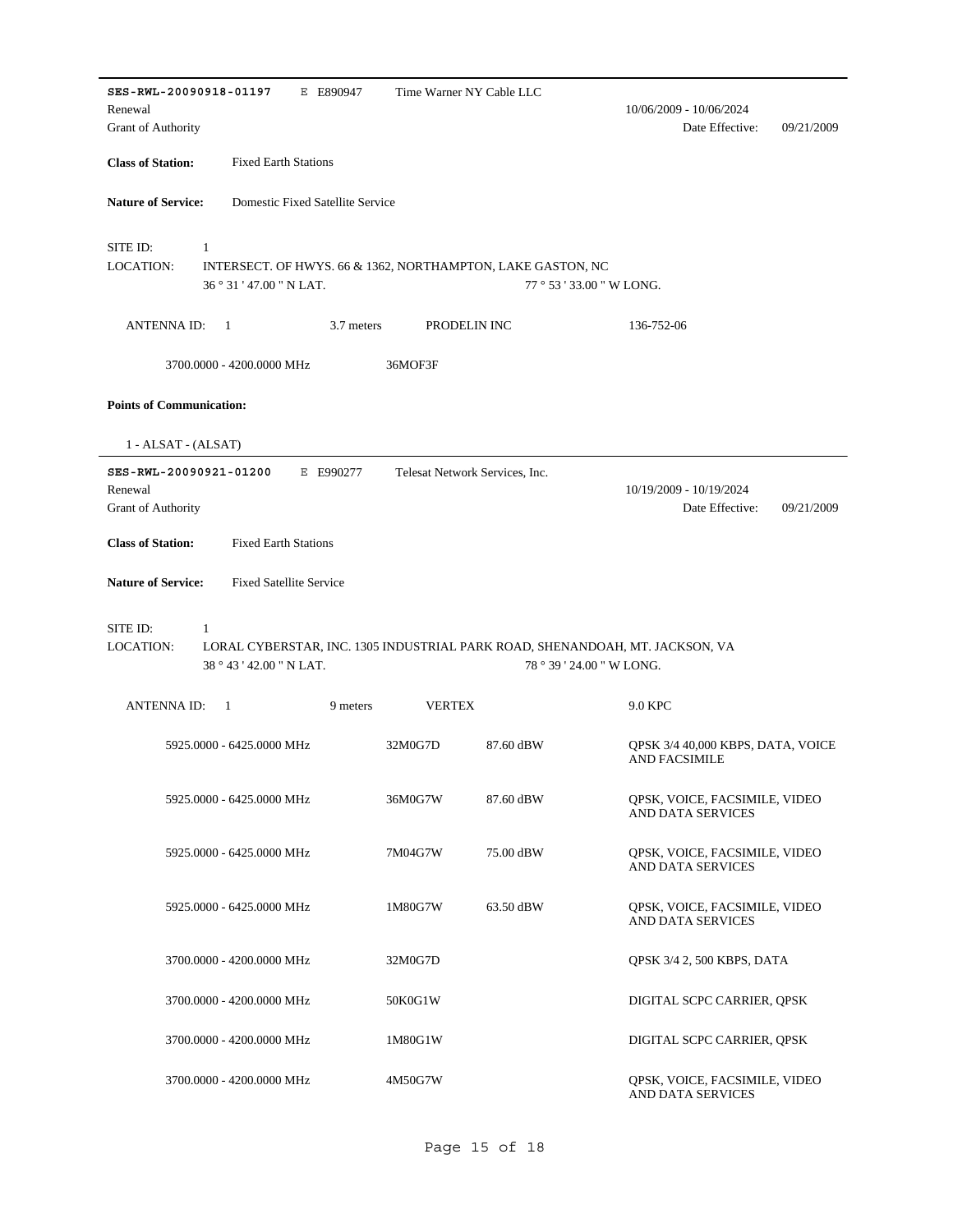#### **Points of Communication:**

- 1 ALSAT (ALSAT)
- 1 ANIK E1 (118.7 W.L.)
- 1 ANIK E2 (111.1 W.L)
- 1 COL515 (37.7 W.L.)
- 1 INTELSAT 805 (304.5 E.L.)
- 1 INTELSAT AOR (307.0 E.L.)
- 1 INTELSAT AOR (310.0 E.L.)
- 1 INTELSAT AOR (319.5 E.L.)
- 1 INTELSAT AOR (325.5 E.L.)
- 1 INTELSAT AOR (328.5 E.L.)
- 1 INTELSAT AOR (328.6 E.L.)
- 1 INTELSAT AOR (330.5 E.L.)
- 1 INTELSAT AOR (332.5 E.L.)
- 1 INTELSAT AOR (335.5 E.L.)
- 1 INTELSAT AOR (338.7 E.L.)
- 1 INTELSAT AOR (342.0 E.L.)
- 1 New Skies 806 (319.5 E.L.)
- 1 PAS-1R (45.0 W.L.)
- 1 PAS-3R (43.0 W.L.)
- 1 PAS-9 (58.0 W.L.)
- 1 SATMEX-5 (116.8 W.L.)
- 1 TDRS-6 (47.0 W.L.)

| SES-RWL-20090921-01201    |                                | E990278<br>Е | Telesat Network Services, Inc.                         |                           |                         |            |
|---------------------------|--------------------------------|--------------|--------------------------------------------------------|---------------------------|-------------------------|------------|
| Renewal                   |                                |              |                                                        |                           | 09/21/2009 - 09/21/2024 |            |
| <b>Grant of Authority</b> |                                |              |                                                        |                           | Date Effective:         | 09/21/2009 |
| <b>Class of Station:</b>  | <b>Fixed Earth Stations</b>    |              |                                                        |                           |                         |            |
| <b>Nature of Service:</b> | <b>Fixed Satellite Service</b> |              |                                                        |                           |                         |            |
| SITE ID:<br>LOCATION:     | $38^{\circ}43'42.00''$ N LAT.  |              | 1305 INDUSTRIAL PARK ROAD, SHENANDOAH, MT. JACKSON, VA | 78 ° 39 ' 25.00 " W LONG. |                         |            |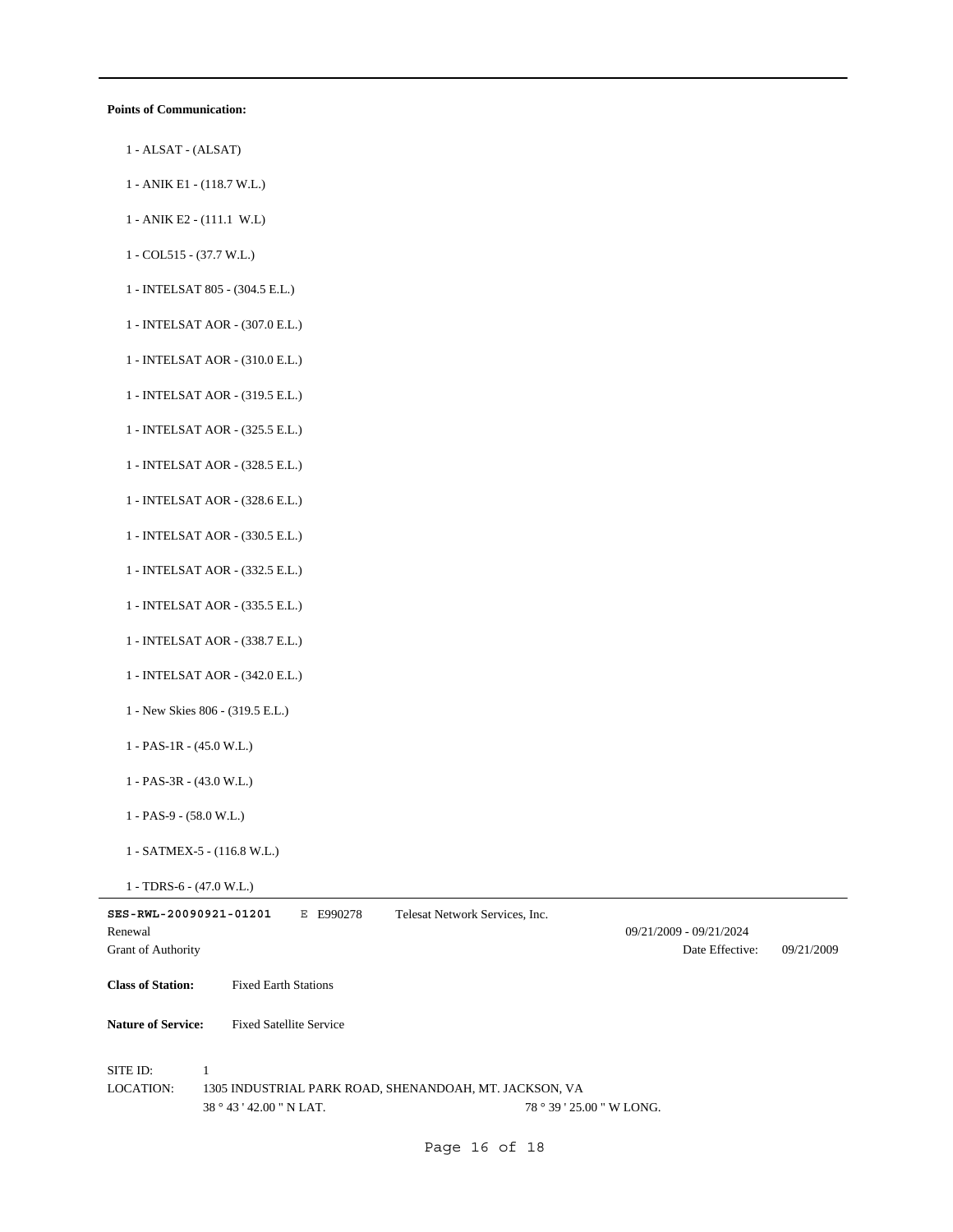| ANTENNA ID:<br>$\overline{1}$                                                    | 9 meters                         | <b>VERTEX</b>                                        | 9KPC                                                                             |
|----------------------------------------------------------------------------------|----------------------------------|------------------------------------------------------|----------------------------------------------------------------------------------|
| 14000.0000 - 14500.0000 MHz                                                      | 36M0G7W                          | 84.75 dBW                                            | QPSK, R=3/4 ENCODED: NON<br><b>COMMON CARRIER VOICE,</b><br><b>FACSIMILE AND</b> |
| 14000.0000 - 14500.0000 MHz                                                      |                                  |                                                      | <b>DATA SERVICES</b>                                                             |
| 11700.0000 - 12200.0000 MHz                                                      | 36M0G7W                          |                                                      | QPSK, R=3/4 ENCODED: NON<br>COMMON CARRIER VOICE,<br><b>FACSIMILE AND</b>        |
| 11700.0000 - 12200.0000 MHz                                                      |                                  |                                                      | <b>DATA SERVICES</b>                                                             |
| <b>Points of Communication:</b>                                                  |                                  |                                                      |                                                                                  |
| 1 - ALSAT - (ALSAT)                                                              |                                  |                                                      |                                                                                  |
| SES-RWL-20090922-01203<br>Renewal<br>Grant of Authority                          | E WB89                           | Comcast of Georgia/South Carolina, Inc.              | 10/14/2009 - 10/14/2024<br>Date Effective:<br>09/22/2009                         |
| <b>Class of Station:</b><br><b>Fixed Earth Stations</b>                          |                                  |                                                      |                                                                                  |
| <b>Nature of Service:</b>                                                        | Domestic Fixed Satellite Service |                                                      |                                                                                  |
| SITE ID:<br>1<br>LOCATION:<br>HATHAM, SAVANNAH, GA                               |                                  |                                                      |                                                                                  |
| 31 ° 59 ' 5.00 " N LAT.                                                          |                                  |                                                      | $81°4'45.00''$ W LONG.                                                           |
| <b>ANTENNA ID:</b><br>$\overline{1}$                                             | 10 meters                        | <b>SCIENTIFIC ATLANTA</b>                            | 8003                                                                             |
| 3700,0000 - 4200,0000 MHz                                                        | 36000F9                          |                                                      |                                                                                  |
| <b>Points of Communication:</b>                                                  |                                  |                                                      |                                                                                  |
| $1 - ALSAT - (ALSAT)$                                                            |                                  |                                                      |                                                                                  |
| SES-RWL-20090922-01205<br>Renewal<br>Grant of Authority                          | E KB99                           | Comcast of Pennsylvania/Washington/West Virginia, LP | 11/03/2009 - 11/03/2024<br>Date Effective:<br>09/22/2009                         |
| <b>Fixed Earth Stations</b><br><b>Class of Station:</b>                          |                                  |                                                      |                                                                                  |
| <b>Nature of Service:</b>                                                        | Domestic Fixed Satellite Service |                                                      |                                                                                  |
| SITE ID:<br>$\mathbf{1}$<br>LOCATION:<br>SPOKANE, WA<br>47 ° 40 ' 58.00 " N LAT. |                                  |                                                      | $117°22'59.00''$ W LONG.                                                         |
| <b>ANTENNA ID:</b><br>$\mathbf{1}$                                               | 10 meters                        | <b>SCIENTIFIC ATLANTA</b>                            | 8003                                                                             |
| 3700.0000 - 4200.0000 MHz                                                        | 36000F9                          |                                                      |                                                                                  |